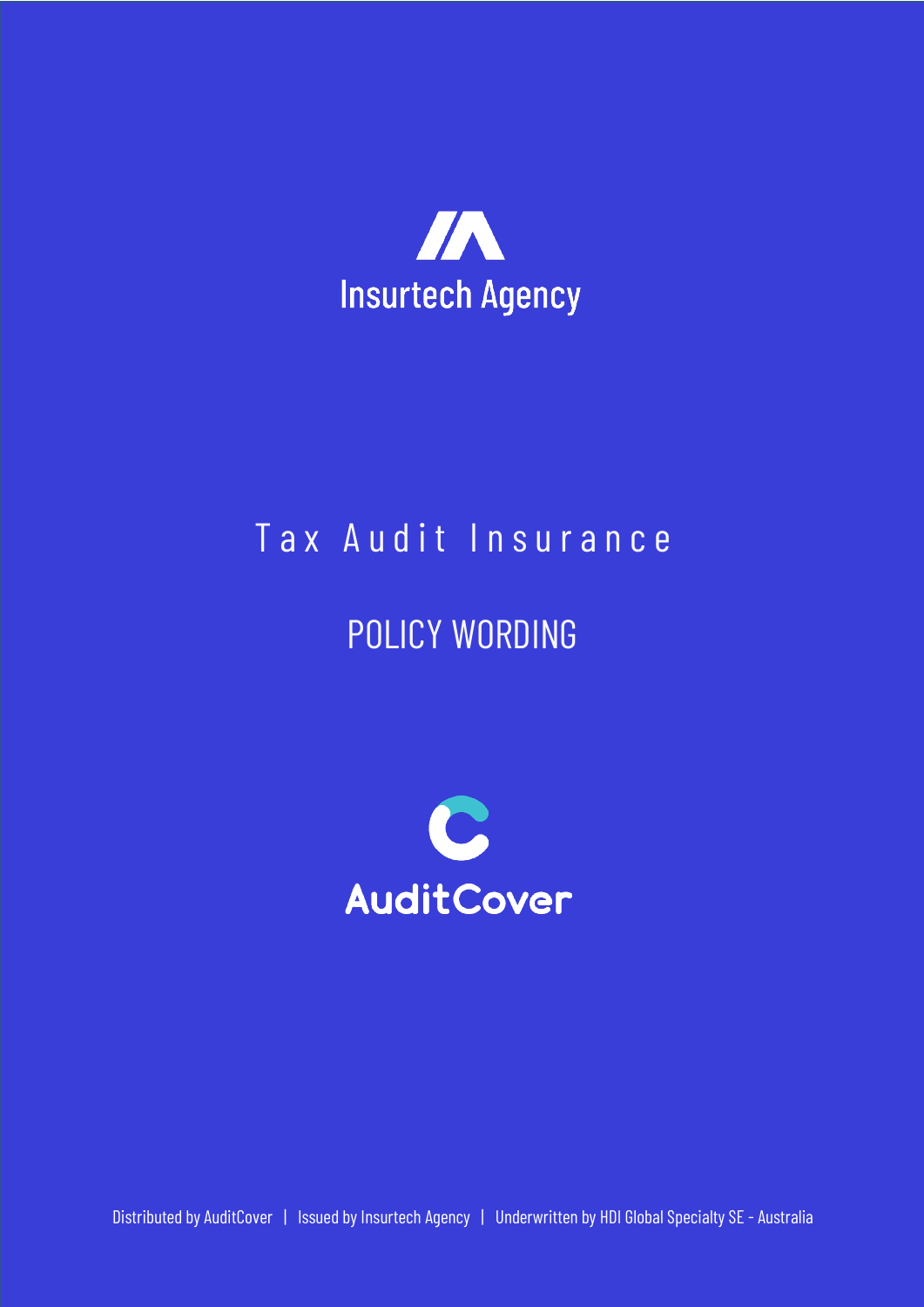This Policy Wording was prepared on 1 January 2022 and tells You about this Tax Audit Insurance cover to help You decide if this cover is right for You. Any advice provided is general only and does not take into account Your individual circumstances. You should carefully read this document as well as other documentation provided to You such as Your Policy Schedule. Keep them in a safe place for future reference.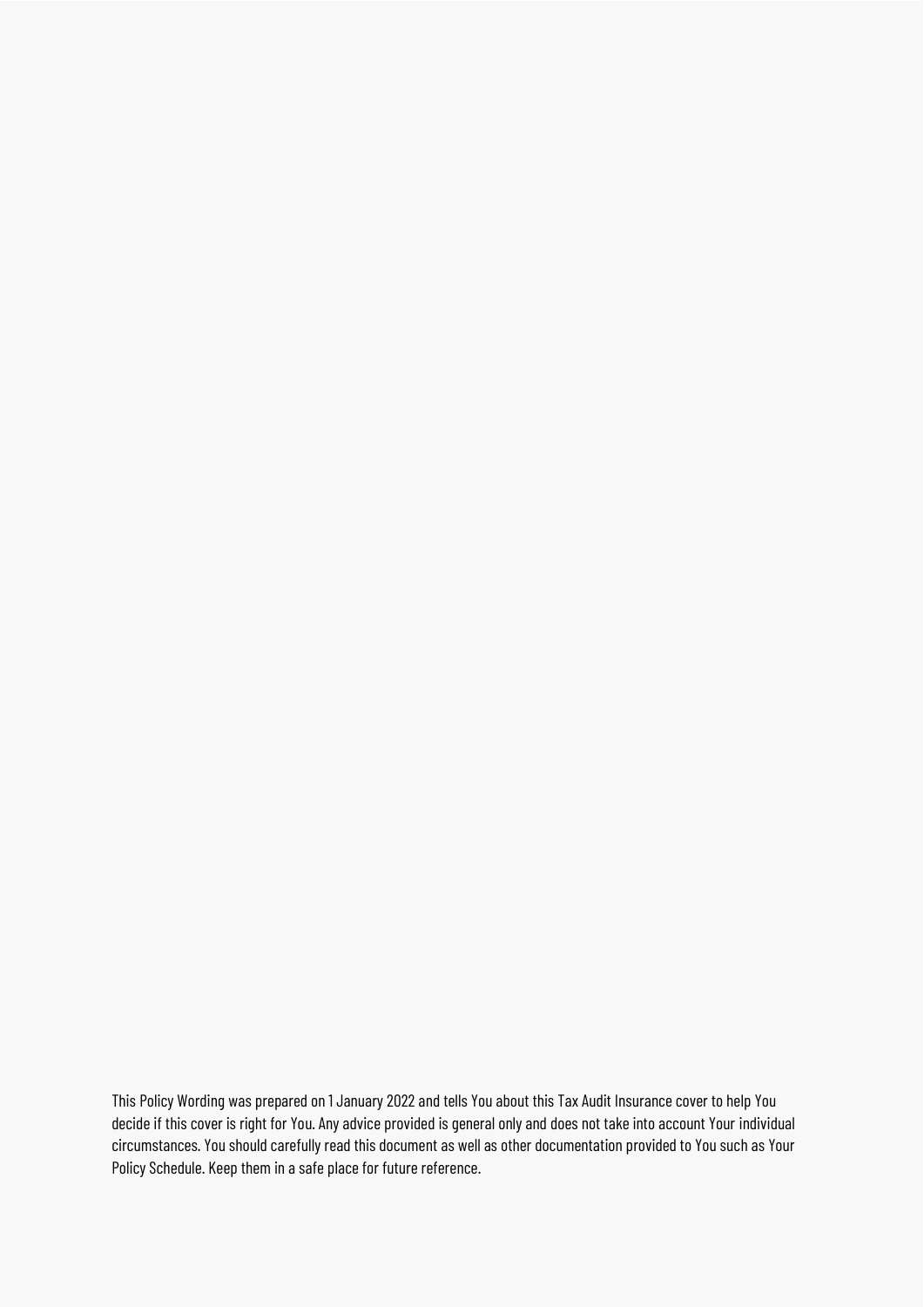### Table of Contents

| Important Information                                            | 5      |
|------------------------------------------------------------------|--------|
| Important documents                                              | 5      |
| About AuditCover Australia                                       | 5      |
| About Insurtech Agency                                           | 5      |
| About HDI                                                        | 5      |
| <b>About This Policy</b>                                         | 5      |
| Your Policy Schedule                                             | 6      |
| <b>Claims Made Notice</b>                                        | 6      |
| <b>Cooling off Period</b>                                        | 6      |
| Our Agreement                                                    | 6      |
| Who is insured under this Policy                                 | 6      |
| <b>Defined Terms</b>                                             | 6      |
| <b>General Insurance Code of Practice</b>                        | 7      |
| <b>Financial Claims Scheme</b>                                   | 7      |
| Your Duty to take Reasonable Care not to Misrepresent            | 7      |
| Important Information                                            | 7      |
| Your premium                                                     | 7      |
| Renewing Your insurance                                          | 8      |
| Changes that may affect Your Policy                              | 8      |
| <b>Cancellation by You</b>                                       | 8      |
| Cancellation by Us                                               | 8      |
| <b>Fraudulent Claims</b>                                         | 8      |
| Goods and Services Tax (GST)                                     | Q<br>υ |
| Jurisdiction                                                     | 9      |
| Limits                                                           | 9      |
| Other insurances                                                 | 9      |
| <b>Privacy Statement</b>                                         | 9      |
| Why we collect, use, hold and disclose your personal information | 9      |
| How We collect Your personal information                         | 10     |
| To whom We disclose Your personal information to                 | 10     |
| More information, access, correction or complaints               | 11     |
| Complaints                                                       | 11     |
| Consent                                                          | 11     |
|                                                                  | 3      |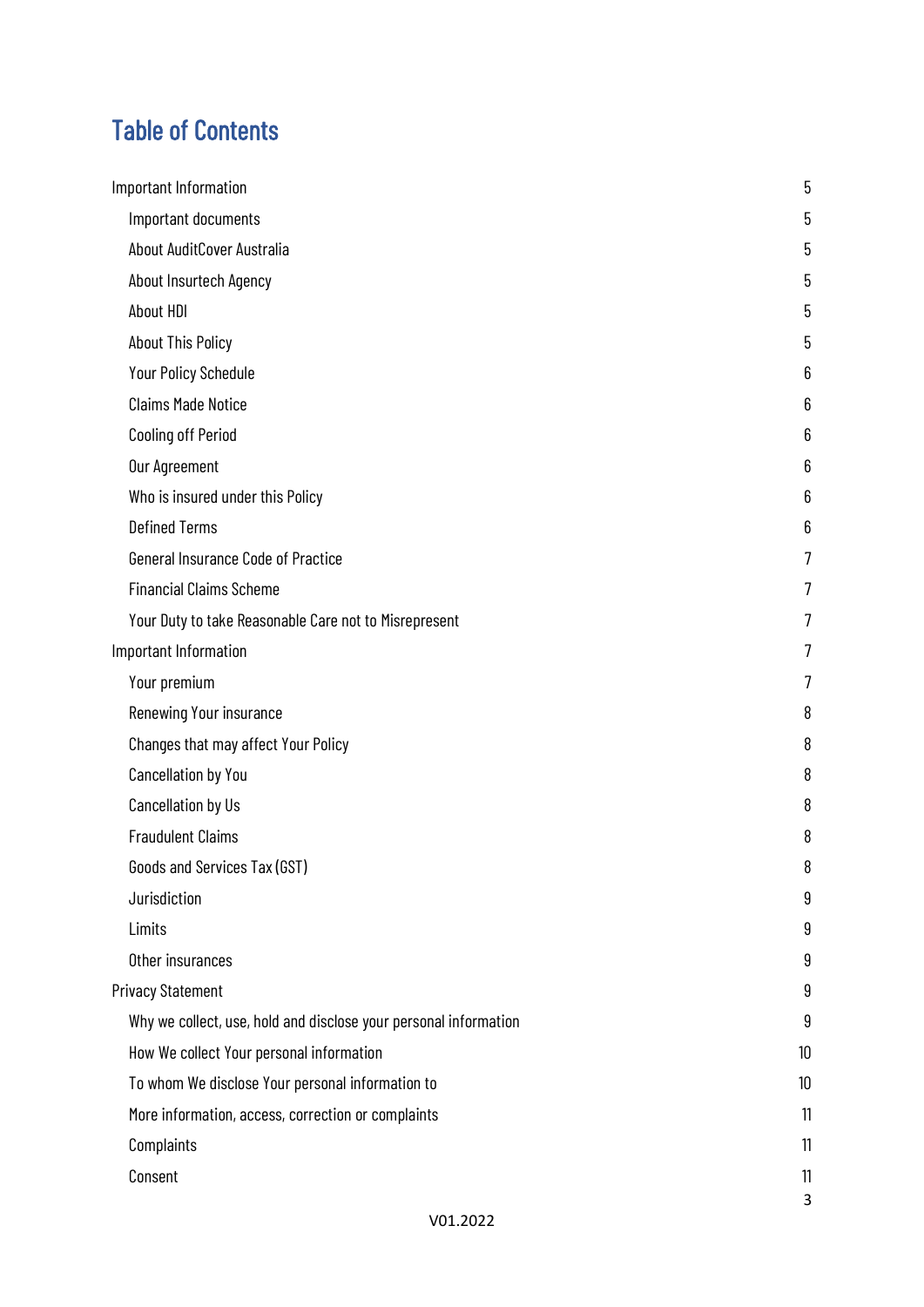| Contact Us and opting out                                | 11 |
|----------------------------------------------------------|----|
| Confirming transactions                                  | 12 |
| <b>Complaints and Dispute Resolution</b>                 | 12 |
| <b>Definitions</b>                                       | 15 |
| Insuring Clause - Audit                                  | 18 |
| Exclusions applicable to all sections of this Policy     | 18 |
| Sanctions exclusion                                      | 19 |
| <b>Policy Conditions</b>                                 | 19 |
| How must You conduct Your business?                      | 19 |
| What precautions do You need to take?                    | 20 |
| What should You do if You need to make a Claim?          | 20 |
| What information is required for a Claim to be assessed? | 20 |
| What must You do during an Audit?                        | 20 |
| <b>Contact Information</b>                               | 21 |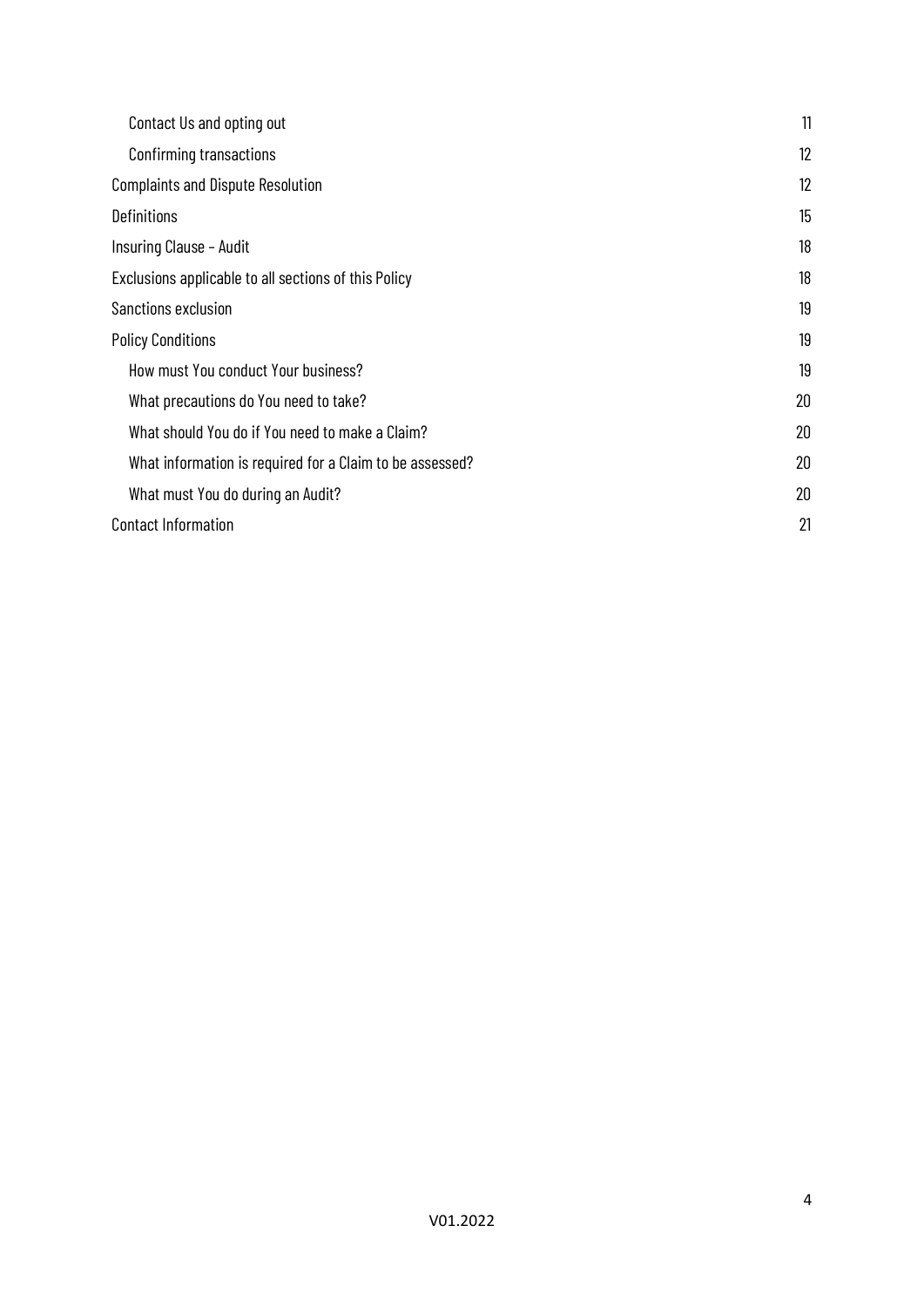### <span id="page-4-0"></span>Important Information

#### <span id="page-4-1"></span>Important documents

Please take the time to read this Policy Wording and Your Policy Schedule to ensure that all details are correct. Please also ensure that Your Policy Wording and Policy Schedule are kept in a safe place. If You have any questions regarding the Policy Wording or Policy Schedule, please contact Insurtech Agency. Contact details are provided on page 19.

#### <span id="page-4-2"></span>About AuditCover Australia

AuditCover Australia Pty Ltd (AuditCover) (ABN: 63 638 872 634, AFSL 535509) holds exclusive distribution rights for this insurance product. AuditCover acts as the broker for You.

#### <span id="page-4-3"></span>About Insurtech Agency

Insurtech Gateway Australia Pty Ltd t/as Insurtech Agency (Insurtech Agency) (ABN 27633 140879, AFS Licence No. 525866) has been authorised by the Insurer, HDI Global Specialty SE- Australia under a binding agreement which allows Insurtech Agency to enter into this Policy and administer it. Insurtech Agency acts as the agent for the Insurer, not for You. Insurtech Agency's Australian Financial Services Licence (AFSL) authorises it to provide these services and Insurtech Agency is providing these services under its own AFSL. If any advice is provided by Insurtech Agency it will be general advice only and will not take into account, Your individual circumstances or financial needs.

#### <span id="page-4-4"></span>About HDI

This Policy is issued by HDI Global Specialty SE – Australia ("HDI") (ABN 58 129 395 544, AFSL 458776) (HDI Global Specialty) with its registered address at:

Tower 1, Level 33 100 Barangaroo Avenue Sydney, NSW 2000 Australia. Phone: +61 2 8646 8320

HDI Global Specialty is authorised to carry out insurance business in Australia by the Australian Prudential Regulation Authority in accordance with the Insurance Act 1973 (Cth).

HDI Global Specialty SE is registered in Germany, with its registered office at Podbielskistraße 396, 30659 Hannover, Germany with registration number HRB211924 authorised by Bundesanstalt für Finanzdienstleistungsaufsicht ("BaFin"). It is authorised to carry on insurance business in Germany under the German Insurance Supervisory Act ("Versicherungsaufsichtsgesetz").

#### <span id="page-4-5"></span>About This Policy

In this Policy, references to "We", "Our" and "Us" are references to HDI Global Specialty SE - Australia.

We agree to provide You with insurance in accordance with the terms, conditions, and exclusions of this Policy based on the information You have provided or that was provided on Your behalf to Us, subject to payment of the premium. The Policy consists of this document (the Policy Wording), the Policy Schedule and any endorsements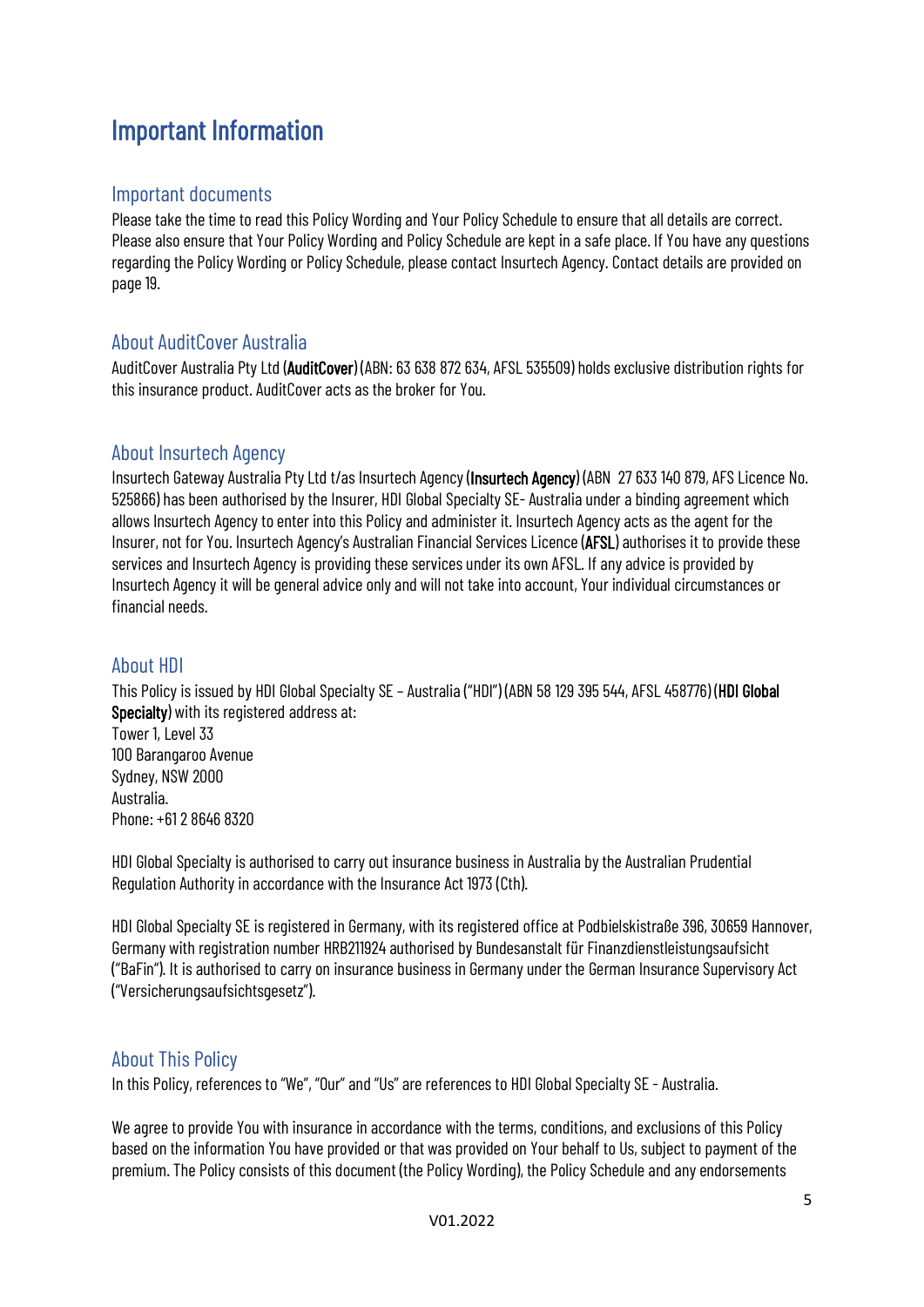affixed (or intended to be affixed) to it and the information disclosed to Us during the quotation phase. All of which should be read as if they were one document. This Policy is subject to Australian law and practice.

This Policy will only respond to Claims in connection with an Audit in respect of which You or Your Professional Service Provider first receives a Tax Audit Notice during the Period of Insurance. This Policy does not cover Claims arising from any verbal, written or electronic communication of an impending Audit given to You or Your Professional Service Provider prior to the commencement of the Period of Insurance. For more information, see the Insuring Clause and Exclusions on page [18.](#page-17-2)

#### <span id="page-5-0"></span>Your Policy Schedule

Your Policy Schedule contains important details about Your Policy, including the Period of Insurance, Your premium, Limit of Cover, and any changes to the Policy wording.

#### <span id="page-5-1"></span>Claims Made Notice

This Policy operates on a "claims made and notified" basis. This means that this Policy covers You in response to a Tax Audit Notice issued to You and notified to Us during the Period of Insurance.

#### <span id="page-5-2"></span>Cooling off Period

You can return Your Policy to Us within 14 days of the commencement of Your cover, which is documented on Your Policy Schedule. If We receive Your written request to cancel this Policy within the 14-day period, We will cancel the Policy effective from the commencement, and give You a full refund (less any taxes, duties or commissions payable that We are unable to refund). You cannot use this right where, before the 14-day period ends, You have exercised any of Your rights or powers under the Policy(e.g., You have made a Claim). After the cooling off period ends You still have cancellation rights under the Policy. These rights are documented under General Conditions.

#### <span id="page-5-3"></span>Our Agreement

We agree to provide You with the cover set out in the Insuring Clause and any extensions. This cover is in force for the Period of Insurance as identified in Your Policy Schedule, subject to the other terms and conditions of the Policy. In respect of any Claim made under this Policy, We will not pay any more than the Limit of Cover shown on Your Policy Schedule for all sections of this Policy combined.

#### <span id="page-5-4"></span>Who is insured under this Policy

The persons or organisations that are covered by this Policy are those shown on the Policy Schedule as the "Policyholder" and "Additional Associated Insured Entity". In this Policy, those persons or organisations are referred to as "You" or "Your". All persons or organisations covered by the Policy must comply with the terms of the Policy. We may refuse to pay a Claim or reduce the amount We pay if You or any other person or organisation covered by the Policy does not comply with the terms of this Policy.

#### <span id="page-5-5"></span>Defined Terms

Words which are capitalised in this Policy are defined. A list of words which are defined and their corresponding definitions can be found under the heading "Definitions".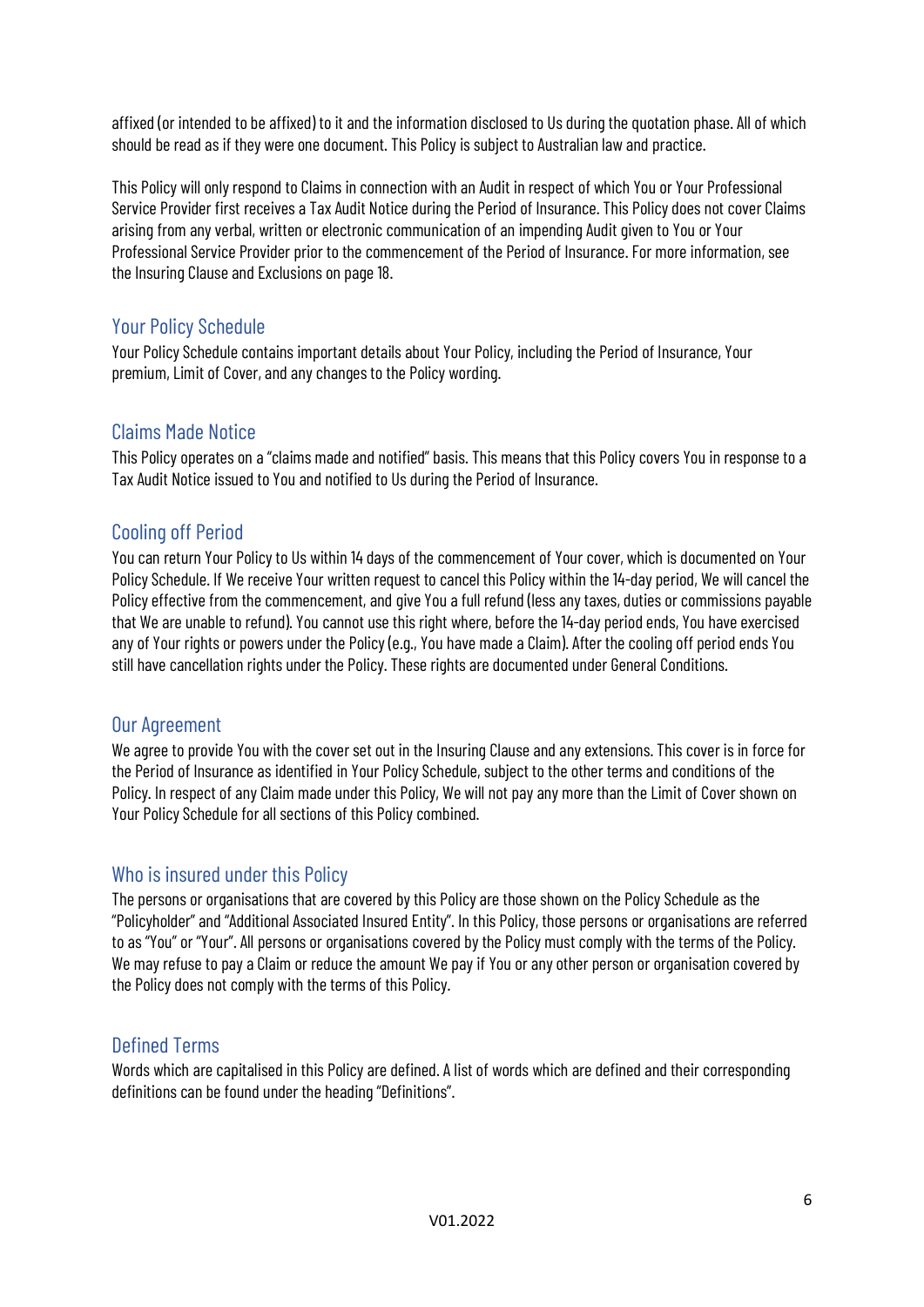#### <span id="page-6-0"></span>General Insurance Code of Practice

From 1 January 2022, the Insurer is a signatory to the General Insurance Code of Practice (the Code). The Code was developed by the Insurance Council of Australia to further raise standards of practice and service across the insurance industry. The Code Governance Committee (CGC) is an independent body that monitors and enforces insurers' compliance with the Code. For more information on the Code of Practice and Code Governance Committee (CGC) visit insurancecode.org.au.

#### <span id="page-6-1"></span>Financial Claims Scheme

In the event HDI Global Specialty SE were to become insolvent, You may be entitled to payment under the Financial Claims Scheme. Access to the scheme is subject to eligibility criteria. Information about the scheme can be obtained from the APRA website at www.apra.gov.au and the APRA hotline on 1300 55 88 49.

#### <span id="page-6-2"></span>Your Duty to take Reasonable Care not to Misrepresent

You have a duty to take reasonable care not to make any misrepresentation when entering into, varying, extending or renewing the Policy.

This means that it is essential that You respond to specific questions that We ask honestly and to the best of Your knowledge, including where We ask You to confirm or update information that You have previously given to Us when entering into, varying, extending or renewing the Policy.

To assist You with providing Us with honest and accurate responses to any questions We ask of You, We have endeavoured to ensure that any question We ask is clear and easy to understand. Further, where possible, We have also included examples of the types of responses We are looking for when asking a particular question. If You are unclear of any particular question or would like Us to explain it to You, please get in touch with Us and We will explain this to You.

In determining whether You have fulfilled this duty to take reasonable care not to make a misrepresentation to Us, We will consider all of the relevant circumstances of a particular case. If You do not respond honestly and accurately to specific questions that We ask, We may (acting reasonably) cancel Your Policy or reduce the amount We will pay You if You make a Claim, or both. It is therefore vital that You be honest and specific in Your responses. If Your failure to tell Us is fraudulent, We may refuse to pay a Claim and treat the Policy as if it never existed (this does not mean that We will refund any premiums that You have already paid).

### <span id="page-6-3"></span>Important Information

#### <span id="page-6-4"></span>Your premium

Your premium is the amount that You have agreed to pay to Us for Your Policy. On receiving Your request for insurance, We will advise You the premium. Your premium is based on Our assessment of risk, including the covers You choose and Your insurance history. Your premium includes allowances for government charges, taxes or levies on Your Policy. Your Policy will not operate until You have paid Your premium.

The premium is payable when You take out a new Policy and when You renew Your Policy. If You make changes to Your Policy You may need to pay an additional premium or You may be entitled to a refund. If Your premium payment is dishonoured by Your financial institution this Policy will not operate and You will not be covered in the event of a Claim.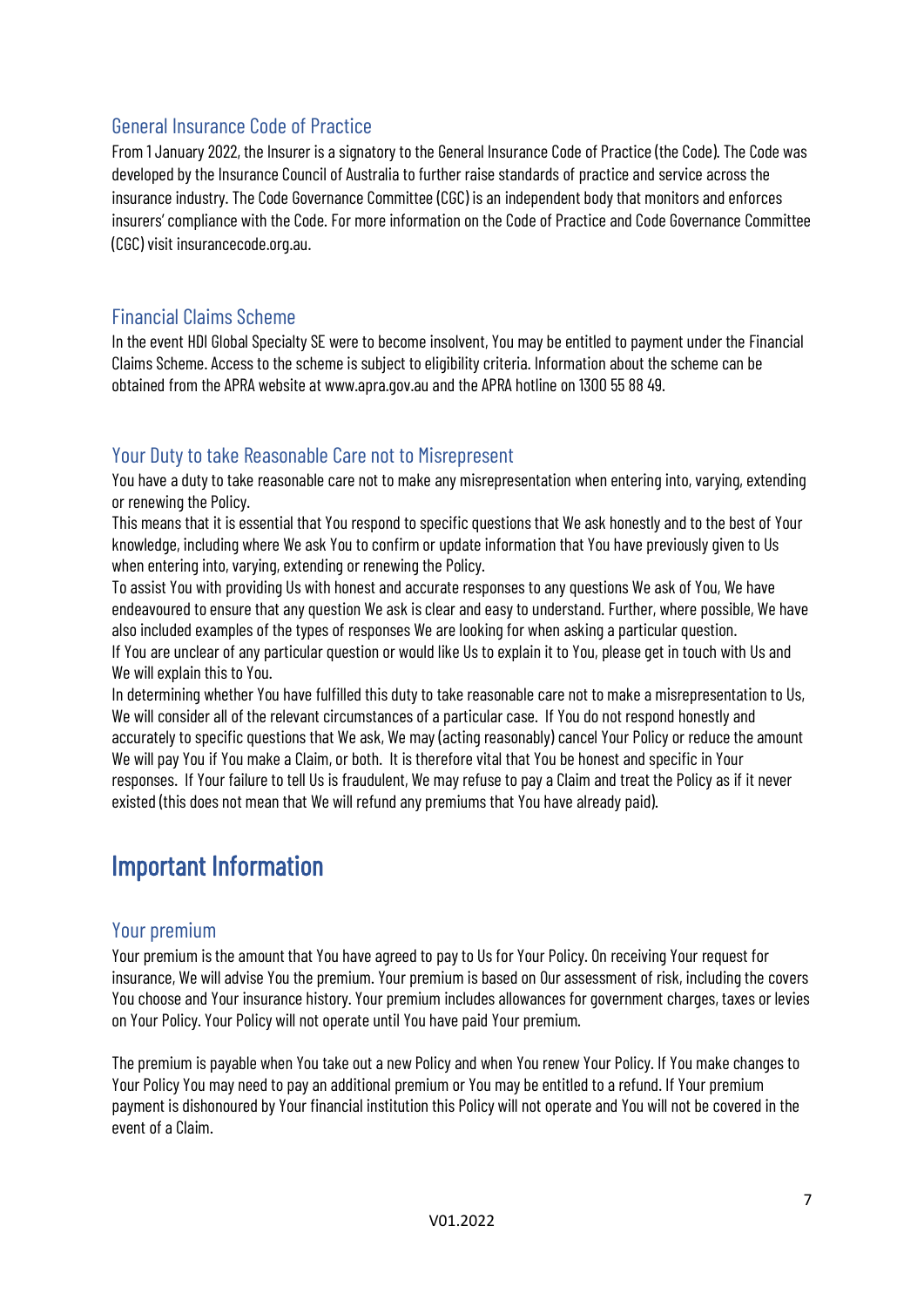#### <span id="page-7-0"></span>Renewing Your insurance

At least 14 days before Your insurance expires, We will send You a notice advising whether We are prepared to offer renewal of Your insurance and if so, the terms on which renewal will be offered. You are not obliged to renew Your insurance with Us.

#### <span id="page-7-1"></span>Changes that may affect Your Policy

If there is any material change or alteration to the information You have previously advised Us of, such as but not limited to change in annual turnover or business activities, You must notify Us in writing as soon as reasonably practicable. Any change or alteration You propose to make to the Policy only becomes effective when We agree to the changes and You agree to pay any additional premium where required. You must advise Us of any changes before You renew Your Policy by answering Our questions.

#### <span id="page-7-2"></span>Cancellation by You

You may cancel the Policy at any time by giving Us 14 days written notice. Provided You have not notified Us of any Claim under this Policy, We will refund the unused proportion of Your premium less any commissions, taxes and charges that We are unable to recover. If You have notified Us of a Claim under this Policy, then You are not entitled to any refund. If You cancel the Policy, You will not be covered for any Claims that are made and notified thereafter.

#### <span id="page-7-3"></span>Cancellation by Us

We may cancel the Policy in certain circumstances provided by the *Insurance Contracts Act 1984* (Cth) (as amended), by giving You notice in writing.

Some examples are:

- 1. if You do not pay the premium;
- 2. if You do not comply with Your duty to take reasonable care not to make a misrepresentation;
- 3. if You make a misrepresentation to Us before the issue of the Policy;
- 4. if You do not comply with a provision of the Policy;
- 5. if You make a fraudulent Claim under the Policy;
- 6. if You do not comply with Your duty of utmost good faith.

Notice of cancellation can be delivered personally or posted or sent electronically (e.g., email) to Your address as shown on the current Policy Schedule. It will be effective at the time shown on the notice of cancellation or when You have taken out cover with another insurer to replace the Policy, whichever occurs first.

#### <span id="page-7-4"></span>Fraudulent Claims

If You make a Claim under this Policy which You know is fraudulent in part or in its entirety, We will deny that Claim and may have rights to cancel this Policy in its entirety.

#### <span id="page-7-5"></span>Goods and Services Tax (GST)

If You are entitled to an input tax credit on any part of the premium You paid for this Policy, the Limit of Cover stated in the Policy Schedule is exclusive of GST to the extent of Your input tax credit entitlement. If You are not entitled to an input tax credit on Your Policy premium, the Limit of Cover stated in the Policy Schedule is GST inclusive. In situations where We make a cash payment to You for the purchase of goods or services for which You are entitled to claim an input tax credit, We will only pay You an amount that is equal to Your net cost i.e. Your cost after claiming input tax credits. The Policy does not cover any amount of GST, or any fine, penalty or charge that You are liable for because of a failure to disclose or a misstatement made by You or on Your behalf, in relation to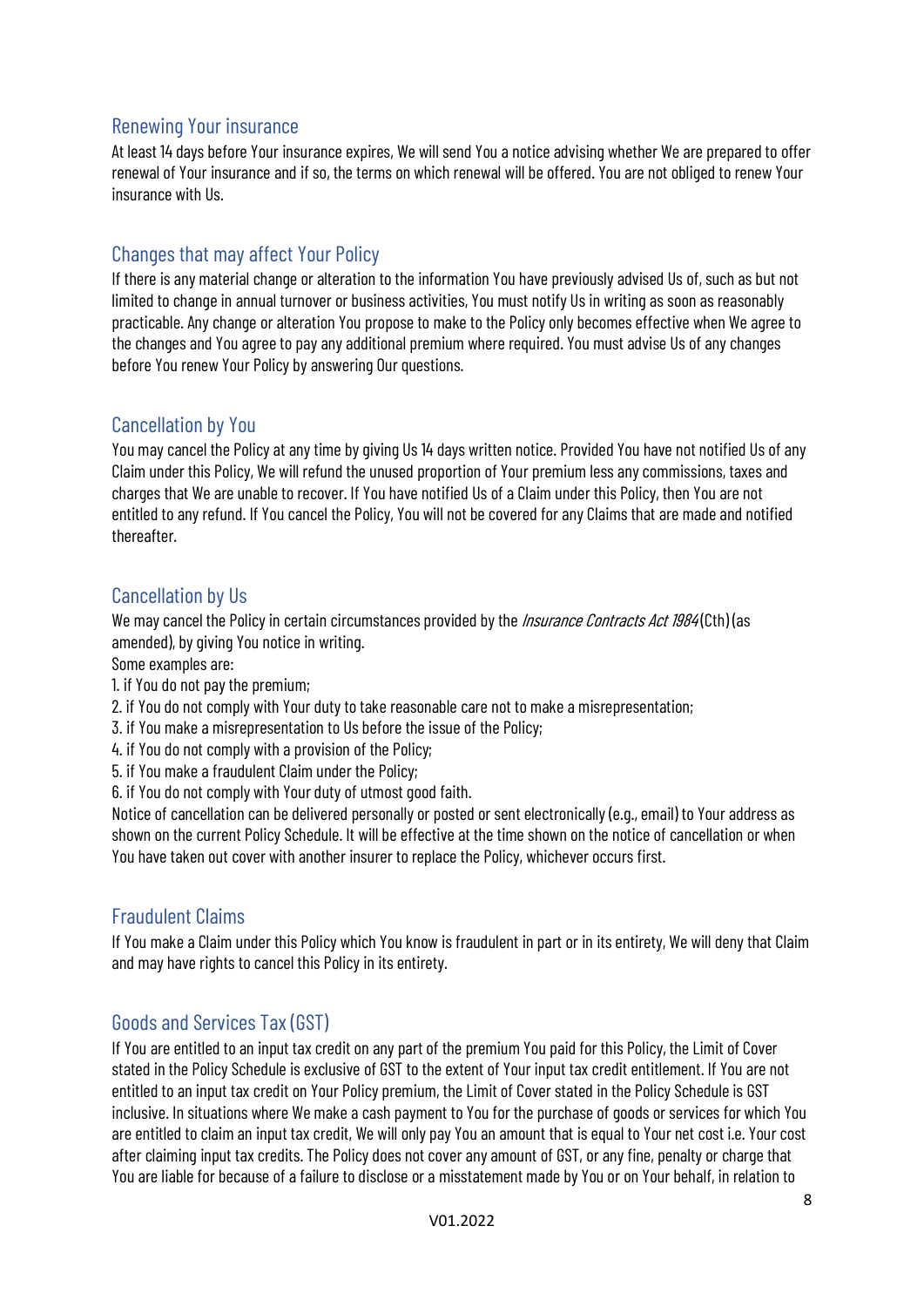Your entitlement to an input tax credit for the premium. You must tell Us if You become aware that the extent of Your entitlement to an input tax credit for Your premium disclosed to Us is incorrect.

#### <span id="page-8-0"></span>Jurisdiction

All disputes arising out of or under this Policy will be subject to determination by any court of competent jurisdiction within Australia according to the law applicable to the jurisdiction.

#### <span id="page-8-1"></span>**Limits**

We will not pay more than the Limit of Cover stated in the Policy Schedule in respect of all Claims made under this Policy in the aggregate during the Period of Insurance.

#### <span id="page-8-2"></span>Other insurances

At the time You make a Claim, You must give Us written notice of any other insurance covering the subject Tax Audit event which may also apply to Your Claim.

To the extent permitted by the Insurance Contracts Act 1984 (Cth), Your Policy cover will be limited to the amount of such loss that is in excess of any indemnity or cover available to You in respect of that loss under any other policy entered into by You or under any other policy effected on behalf of You or under which You are a beneficiary.

### <span id="page-8-3"></span>Privacy Statement

HDI Global Specialty and Insurtech Agency are committed to protecting Your privacy in accordance with the Privacy Act 1988 (Cth) (the "Act") and the Australian Privacy Principles (APPs). In this section dealing with Privacy, "We", "Our" and "Us" refers to both HDI Global Specialty and Insurtech Agency. Further information about Our Privacy Policies is available:

for HDI Global Specialty at www.hdi-specialty.com/int/en/legals/privacy

or by contacting HDI Global Specialty on (02) 8646 8307

for Insurtech Agency at www.insurtechagency.com.au/privacy

or by contacting Insurtech Agency on 1300 089 978

This Privacy Statement outlines why, how We collect, disclose and handle Your personal information (including sensitive information) as defined in the Act about:

You, if an individual; and

other individuals You provide information about.

#### <span id="page-8-4"></span>Why we collect, use, hold and disclose your personal information

We collect Your personal information (including sensitive information) so We can:

- underwrite and administer Your insurance cover;
- advise You about and determine what other service or products We can:
	- provide to You, or;
	- that may interest You.
- identify You and conduct necessary checks;
- issue, manage and administer services and products provided to You or others, including processing requests for quotes, applications for insurance, underwriting and pricing Policies, issuing You with a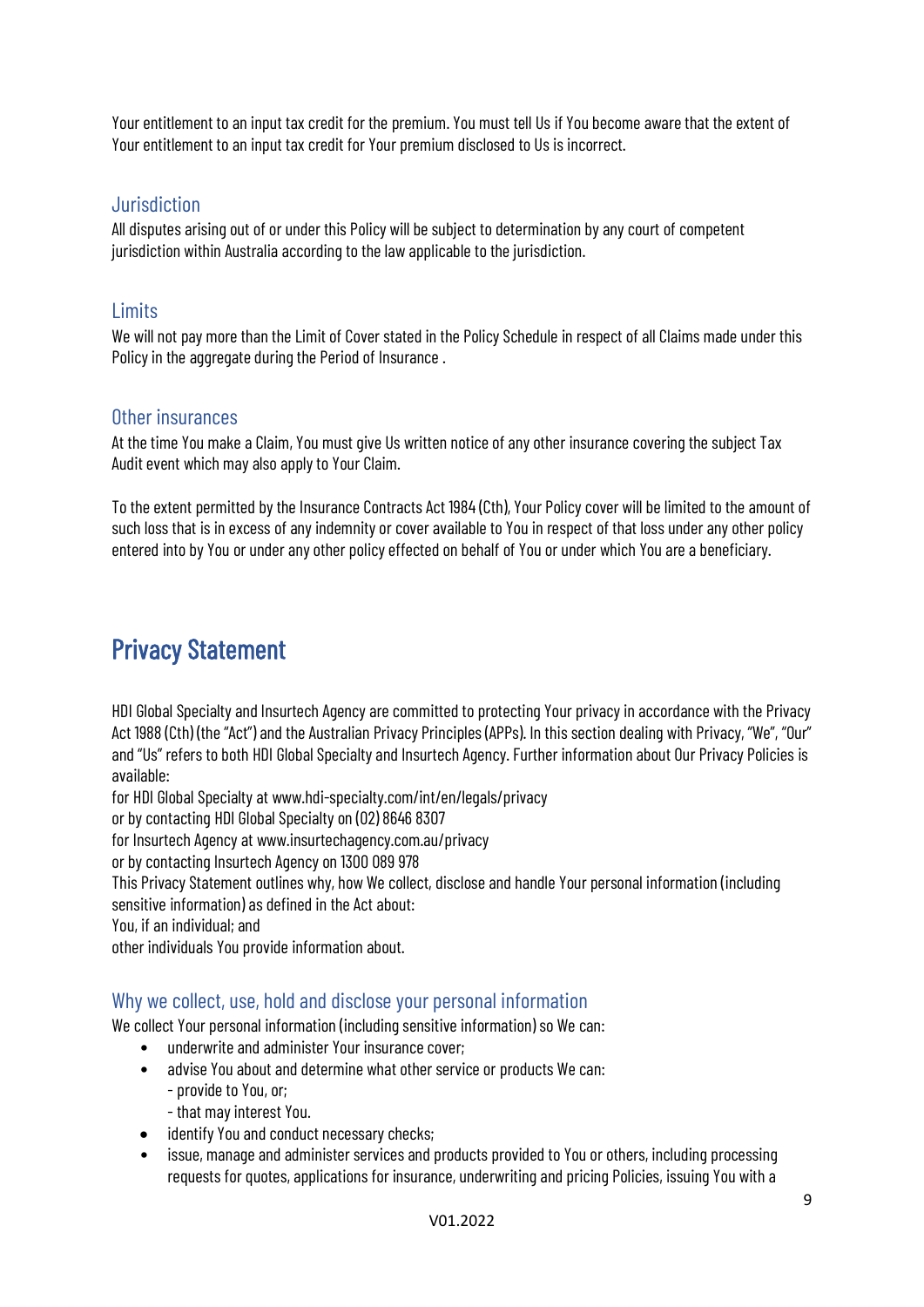Policy, managing claims, claims investigation, handling and settlement;

- maintain and improve Our services and products;
- make special offers or offer other services and products provided by Us or those We have an association with, that might be of interest to You.

You also have a legal obligation under the Insurance Contracts Act 1984 to disclose certain information. Failure to disclose information required may result in Us declining cover, a cancellation of Your insurance cover or reducing the level of cover, or declining claims. If You choose not to provide Us with the information We have requested, We may not be able to provide You with Our services or products or properly manage and administer services and products provided to You or others.

### <span id="page-9-0"></span>How We collect Your personal information

Collection can take place by telephone, email, or in writing and through websites (from data You input directly or through cookies and other web analytic tools). We collect it directly from You or Your agent. There may, however, be occasions where We collect Your personal information from someone else. This may include:

- Our authorised representatives;
- other insurers;
- Our legal or other advisors;
- anyone You have authorised to deal with Us on Your behalf;
- Our distributors or referrers, agents or related companies;
- service providers;
- another party involved in a claim including parties who assist Us in investigating or processing claims;
- third parties who may be arranging insurance cover for a group that You are a part of;
- providers of marketing lists and industry databases;
- publicly available sources;
- third parties claiming under Your Policy;
- witnesses and medical practitioners; and
- family members.

If You provide Us with personal information about another person You must only do so with their consent and agree to make them aware of:

- this privacy notice;
- that You will, or may, provide their information to Us and
- third parties We may provide it to;
- the relevant purposes We and any of such third parties will use it for; and
- how such persons can access their personal information.

If it is sensitive information, We rely on You to have obtained such other persons consent on these matters. If You have not done so, or will not do so, You must tell Us before You provide their relevant personal information

#### <span id="page-9-1"></span>To whom We disclose Your personal information to

While underwriting and administering Your Policy, managing Your Claims as well as providing services to You, We may disclose Your information to entities to which We are related, insurers, reinsurers, contractors, Our representatives or third-party providers providing services related to Us or who are administrating Your Policy including:

- other insurers and reinsurers;
- banks and financial institutions for Policy payments;
- assessors, investigators and third-party administrators, in the event of a claim;
- government, law enforcement, dispute resolution, statutory or regulatory bodies, or as required by law;
- Your agents;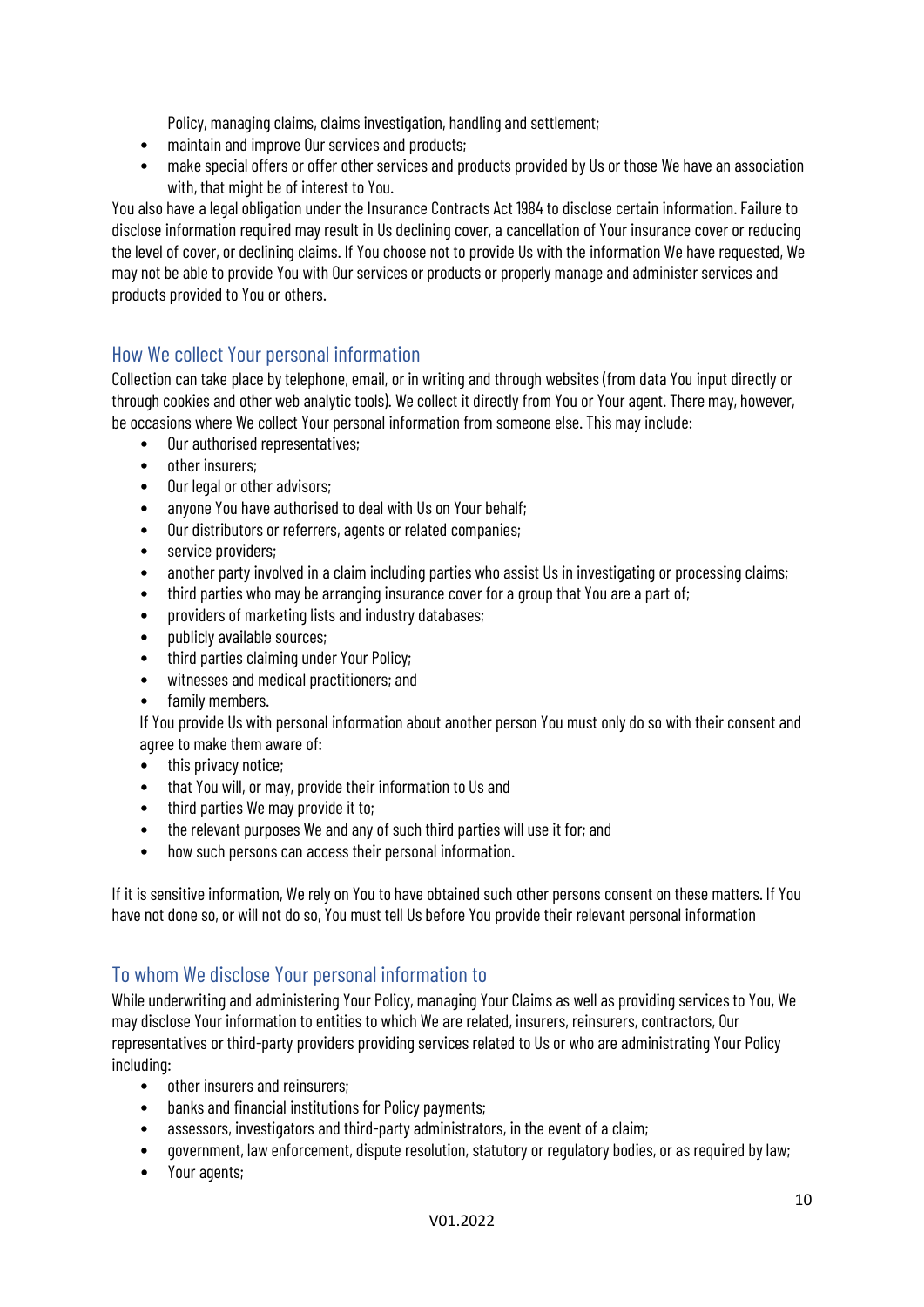- Our legal, accounting and other professional advisers;
- Our contractors, representatives or agents who We have engaged to provide services;
- credit providers;
- other parties We may be able to claim or recover against;
- anyone either of Us appoint to review and handle complaints or disputes; and
- any other parties where permitted or required bylaw.

We also may need to disclose information to persons located overseas including United Kingdom and European Union. These countries are listed in Our Privacy Policies and may change from time to time and as may be notified in Our Privacy Policies. You can contact Insurtech Agency or HDI Global Specialty for details or refer to HDI Global Specialty's Privacy Policy or Insurtech Agency's Privacy Policy available at Our respective websites: www.insurtechagency.com.au or www.hdi-specialty.com/int/en/legals/privacy

#### <span id="page-10-0"></span>More information, access, correction or complaints

Our Privacy Policies contain information about how You may access and seek correction of personal information We hold about You. In summary, You may gain access to Your personal information by submitting a written request to Us. In some circumstances permitted under the Privacy Act 1988, We may not permit access to Your personal information. Circumstances where access may be denied include where it would have an unreasonable impact on the privacy of other individuals, or where it would be unlawful. For more information about Our privacy practices including how We collect, use or disclose information, how to access or seek correction to Your information or how to complain in relation to a breach of the Australian Privacy Principles and how such a complaint will be handled, please refer to the HDI Global Specialty or Insurtech Agency Privacy Policies.

#### <span id="page-10-1"></span>**Complaints**

The HDI Global Specialty and Insurtech Agency Privacy Policies also contain information about how You may complain about a breach of the applicable privacy principles and how We will deal with such a complaint.

#### <span id="page-10-2"></span>Consent

Your application includes a consent that You and any other individuals You provide information about consent to the collection, use and disclosure of personal information as set out in this notice.

#### <span id="page-10-3"></span>Contact Us and opting out

If You wish to withdraw Your consent, including for things such as receiving information on products and offers by Us or persons We have an association with, please contact Us.

Insurtech Agency: By phone: 1300 089 978 By email: [admin@insurtechagency.com.au](mailto:admin@insurtechagency.com.au) In writing: Privacy Manager, Insurtech Agency Suite 3, 24 Edgar St. COFFS HARBOUR NSW 2450

HDI Global Specialty: By phone: (02)8646 8307 By email: [PrivacyAustralianBranch@hdi-specialty.com](mailto:PrivacyAustralianBranch@hdi-specialty.com) In writing: Privacy Manager, HDI Global Specialty SE – Australia, Tower 1, Level 33, 100 Barangaroo Avenue SYDNEY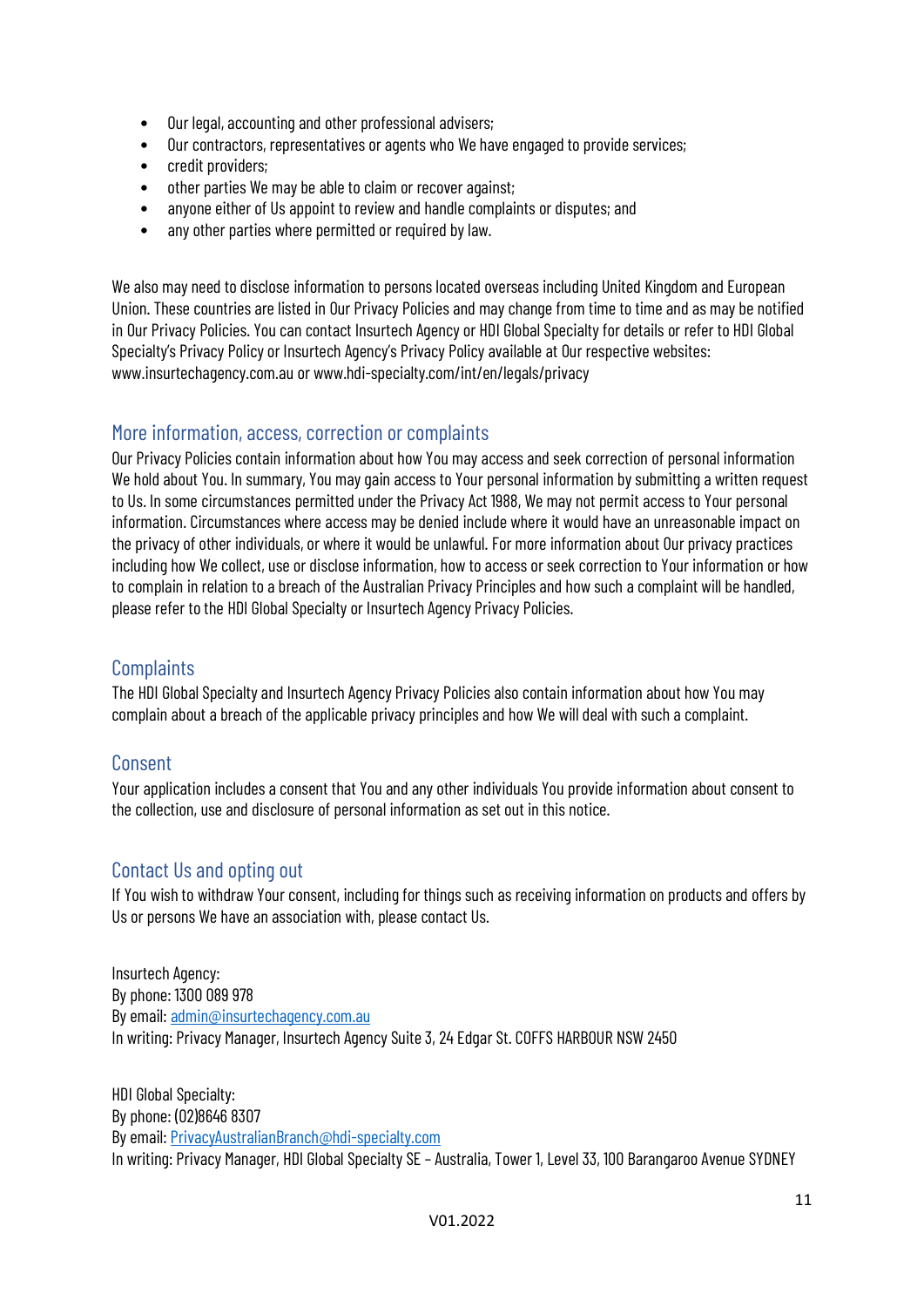#### NSW 2000.

#### <span id="page-11-0"></span>Confirming transactions

We may send Your Policy documents and Policy related communications electronically. This will be by email and/or other types of electronic communication methods. Policy documents and Policy communications will be provided to You in this way until You tell Us otherwise or We tell You it is no longer suitable. You will need to provide Us with Your current email address and Your Australian mobile phone number. Each electronic communication will be deemed to be received by You at the time it leaves Our information system. You may contact Us in writing or by phone to confirm any transactions under Your insurance if Your adviser does not already have the required Policy confirmation details.

### <span id="page-11-1"></span>Complaints and Dispute Resolution

Insurtech Agency treats complaints very seriously and believes You have the right to a fair, efficient and courteous service at all times. If You are dissatisfied with the service You have received, a declined Claim, the value of a Claim or financial hardship and wish to make a complaint, please contact Us and We will endeavour to resolve the issue as quickly as possible.

#### What is a complaint?

A complaint is an expression of dissatisfaction made to or about Us, related to Our services, staff, or the handling of a complaint, where a response or resolution is explicitly or implicitly expected, or legally required.

The complaints process described below does not apply to Your complaint if We or HDI Global Specialty are able to resolve the complaint to Your satisfaction by the end of 5th business day after Your complaint was received by Us, or in the circumstances where We are unable to take any further action to reasonably address the complaint and We have explained the circumstances to You. The exemption to the complaints process does not apply to complaint regarding a declined Claim, the value of a Claim, financial hardship or in the circumstances where a written response is requested.

This Policy complies with the General Insurance Code of Practice and any relevant Australian Securities and Investments Commission ('ASIC') guidelines.

#### Vulnerability Support and Financial Hardship

Financial Hardship involves an inability of the customer to pay a debt, rather than an unwillingness to do so. Financial Hardship can arise from a variety of situations and can be either of limited duration or long term.

If We are informed that You are experiencing Financial Hardship, We are required to supply You with an application form for Financial Hardship assistance and contact details for the National Financial Counselling hotline 1800 007 007.

We will review any applications for Vulnerability Support and/or Financial Hardship in accordance with Part 9 (Supporting Customers Experiencing Vulnerability) and Part 10 (Financial Hardship) of the General Insurance Code of Practice and any applicable guidelines.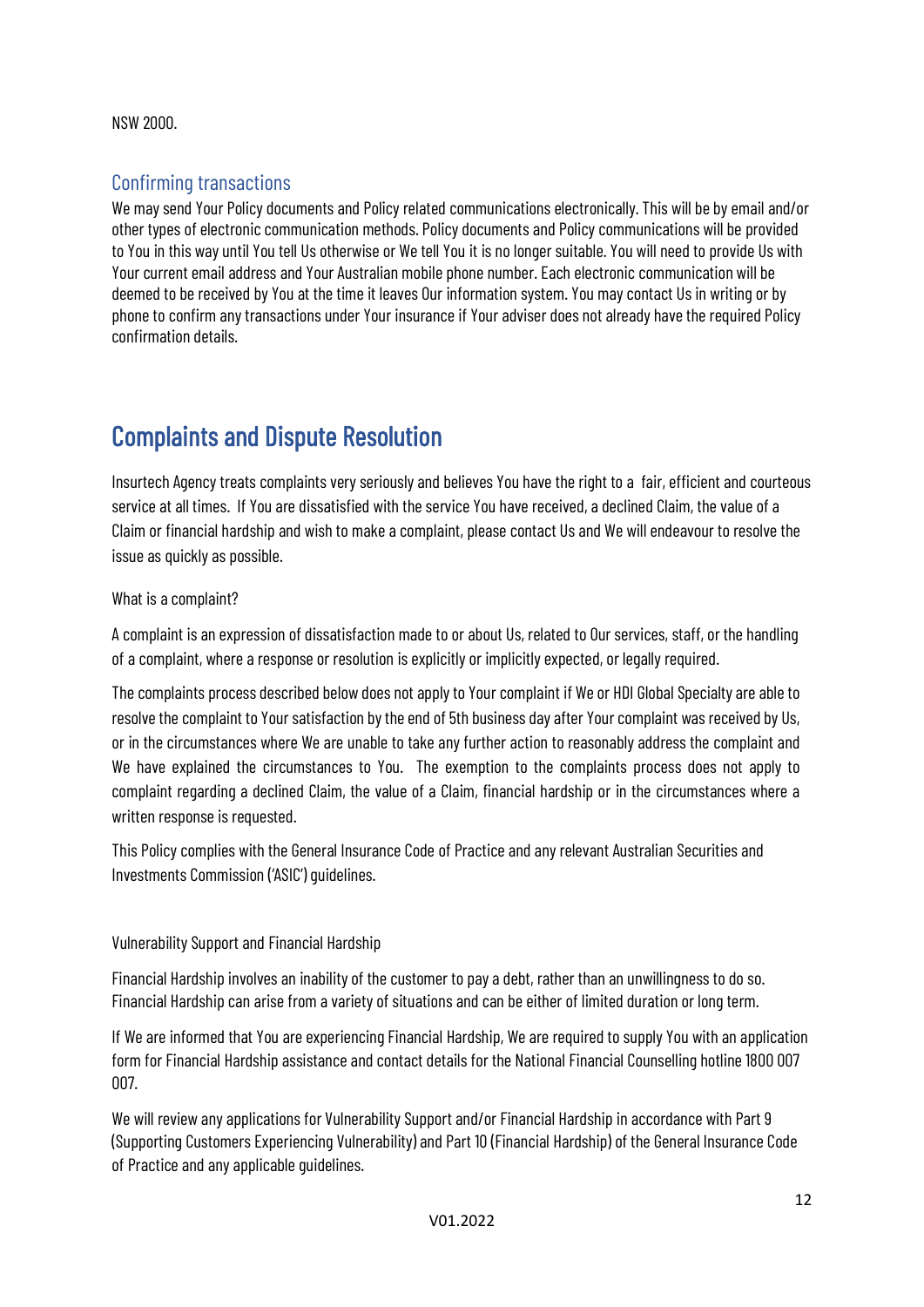Internal Dispute Resolution Process (IDR)

What to do if you have a complaint?

If You have any concerns or complaints, You may in the first instance contact Insurtech Agency by either email, telephone or mail:

Insurtech Agency;

1300 089 978

admin@insurtechagency.com.au

You may also contact HDI Global Specialty SE directly at:

Phone: +61 2 8646 8320

Email: HGABdisputes@hdi-specialty.com

Mail: HDI Global Specialty SE –Australia Tower 1, L 33, 100 Barangaroo Avenue Sydney NSW 200, Australia

To allow Us to consider Your complaint the following information needs to be provided (where available):

- Name, address, email and telephone number of the policyholder
- Policy number, Claim number and product type
- Name and address of the insurance intermediary through whom the policy was obtained
- Reasons why You are dissatisfied and an explanation of the situation that led to the complaint; an
- Copies of any supporting documentation You believe may assist Us in addressing Your complaint appropriately.

How we will handle your complaint?

We or HDI Global Specialty aim to acknowledge receipt of Your complaint by either telephone, email, social media channels or letter within 1 business day and advise the name and contact of the employee assigned to liaise with You.

We or HDI Global Specialty will respond to Your complaint in writing within 30 calendar days of first being notified of the complaint, provided We or HDI Global Specialty have all the necessary information and have completed any necessary enquiries and/or investigations.

We or HDI Global Specialty will keep You informed of the progress no less than every 10 business days unless it is resolved earlier.

If We or HDI Global Specialty is unable to respond within 30 calendar days, We or HDI Global Specialty will provide You with an Internal Dispute Resolution Delay Notification outlining the reasons for the delay and Your right to complain to the Australian Financial Complaints Authority ('AFCA') if You are dissatisfied.

External Dispute Resolution Process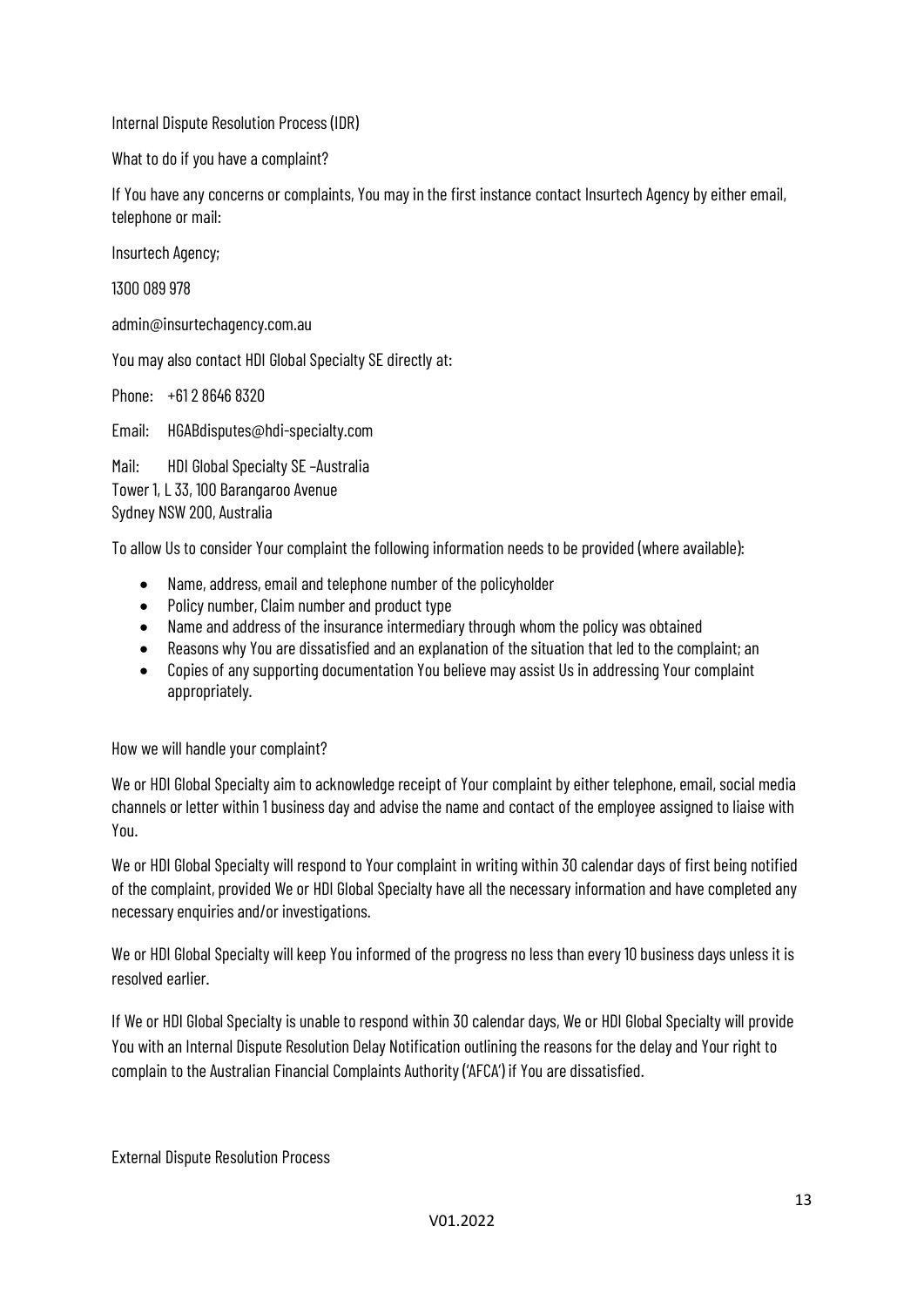#### Australian Financial Complaints Authority

If Our or HDI Global Specialty's response following the IDR process does not resolve Your complaint to Your satisfaction, of if We or HDI Global Specialty have not resolved Your complaint within 30 calendar days of the date We first received Your complaint, You can seek an external review via HDI Global Specialty's external dispute resolution scheme administered by AFCA. AFCA is for customers and third parties as allowed under its Rules.

There may be occasions when We or HDI Global Specialty determine that a complaint should be referred to AFCA for resolution. If this is the case Your consent would be obtained before any referral is made to AFCA.

AFCA is an independent national scheme for consumers, free of charge and aimed to resolving disputes between the insured and their insurance intermediary/ insurer. AFCA can advise You if Your dispute falls within the Rules.

AFCA's contact details are:

Phone: 1800 931 678

Email: [info@afca.org.au](mailto:info@afca.org.au)

Mail: Australian Financial Complaints Authority GPO Box 3, Melbourne VIC 3001

Website: [www.afca.org.au](http://www.afca.org.au/)

#### What is the process?

If You choose to lodge Your dispute with AFCA, they will contact Us and/or the insurer and ask for a response from both parties. Response times requested by AFCA vary depending on the situation.

If AFCA advises You that their Rules do not extend to You or Your dispute, You can seek independent legal advice or access any other external dispute resolution options that may be available to You.

#### Interpreters

If English is a second language, or You need assistance with interpreting You can access an interpreter by calling the Translating and Interpreting Services ("TIS") on 13 14 50. You may have to pay the cost of a local call for these services. The TIS is available twenty-four (24) hours a day, seven (7) days a week and can interpret more than 170 languages.

#### Speech or Hearing Impaired

If You have a speech or hearing impairment, We recommend that You contact the National Relay Service, which can help communicate in a number of ways.

Their website is [www.relayservices.gov.au](http://www.relayservices.gov.au/) and You can also contact them on 1800 555 660 or (TTY) 1333 677 (SRS) 1300 555 727.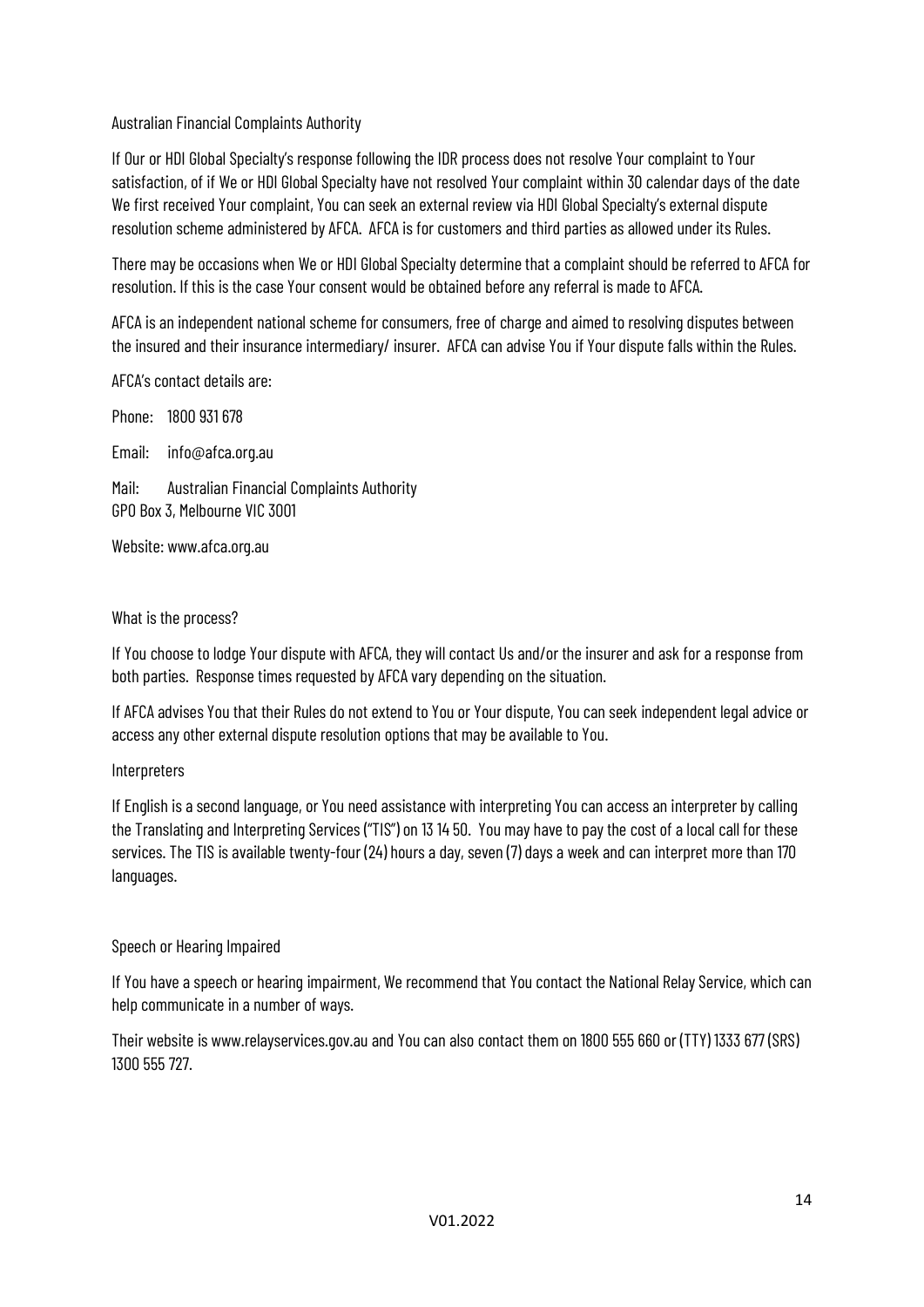### <span id="page-14-0"></span>**Definitions**

Where the words listed below are used in this document and are capitalised, they have the following meaning. If a word is specifically defined in a section of the Policy, the definition contained in that section applies for that section only.

| Additional<br><b>Associated Insured</b> | Means any entity listed as an 'Additional Associated Insured Entity' on the Policy Schedule<br>(if any) but only if the entity meets the following criteria:                                                                                                                                                                                                                                                                                                                                                                                                                                                                                                                                                                                                                                                                                                                                                                                                                                                                                                                                                                                                        |  |
|-----------------------------------------|---------------------------------------------------------------------------------------------------------------------------------------------------------------------------------------------------------------------------------------------------------------------------------------------------------------------------------------------------------------------------------------------------------------------------------------------------------------------------------------------------------------------------------------------------------------------------------------------------------------------------------------------------------------------------------------------------------------------------------------------------------------------------------------------------------------------------------------------------------------------------------------------------------------------------------------------------------------------------------------------------------------------------------------------------------------------------------------------------------------------------------------------------------------------|--|
| Entity                                  | any individual, company, partnership or trust that holds a 25% or greater<br>a)<br>ownership, interest or shareholding in the Primary Entity;<br>any company, partnership or unit trust in which the Primary Entity holds 25%<br>b)<br>or greater ownership, interest, control or shareholding;<br>any discretionary trust where at least 25% or greater representation as trustee<br>c)<br>of the discretionary trust is held by entities covered under this Policy due to a)<br>or b) above; or<br>the spouse of the Primary Entity, where the Primary Entity is an individual,<br>d)<br>provided that any individual included in item a) must receive 50% or more of their total<br>income from the Primary Entity.                                                                                                                                                                                                                                                                                                                                                                                                                                              |  |
|                                         | In addition, in order to qualify as an Additional Associated Insured Entity and receive<br>cover under this Policy, such entities must have had their Tax Return prepared by the<br>same Professional Service Provider as the Primary Entity.                                                                                                                                                                                                                                                                                                                                                                                                                                                                                                                                                                                                                                                                                                                                                                                                                                                                                                                       |  |
| Audit                                   | Means any audit, investigation, inquiry, review or examination by a Tax Authority into<br>Your Tax Return or Compliance Obligations following a Tax Audit Notice.<br>If an investigation, inquiry, review or examination escalates or results in an Audit, this                                                                                                                                                                                                                                                                                                                                                                                                                                                                                                                                                                                                                                                                                                                                                                                                                                                                                                     |  |
|                                         | will be considered one Audit for the purposes of this Policy.<br>Audit does not include any activity:<br>involving a review of the professional services Your Professional Service<br>Provider provided including how You were assisted;<br>that is a procedural Audit of Your Professional Service Provider's files;<br>$\bullet$<br>that is relevant to maintaining Your industry status, licence compliance, or<br>$\bullet$<br>membership or any form of application, registration, or re-registration process,<br>or occupational health and safety type compliance;<br>that relates to the gathering of information or data by a statutory authority that<br>$\bullet$<br>is not part of an Audit of Your Tax Return or Compliance Obligations;<br>involved in the familiarisation, education, training, application, implementation,<br>٠<br>process or operation of any amendments or changes to existing, or the<br>introduction of new legislation or industry regulation; or<br>involving a review of a Tax Return or Compliance Obligations that is undertaken<br>by You or Your Professional Service Provider in the absence of a Tax Audit<br>Notice. |  |
| Auditor                                 | Means an officer from a Tax Authority who is authorised under Australian laws to carry<br>out an Audit of Your taxation or financial Compliance Obligations.                                                                                                                                                                                                                                                                                                                                                                                                                                                                                                                                                                                                                                                                                                                                                                                                                                                                                                                                                                                                        |  |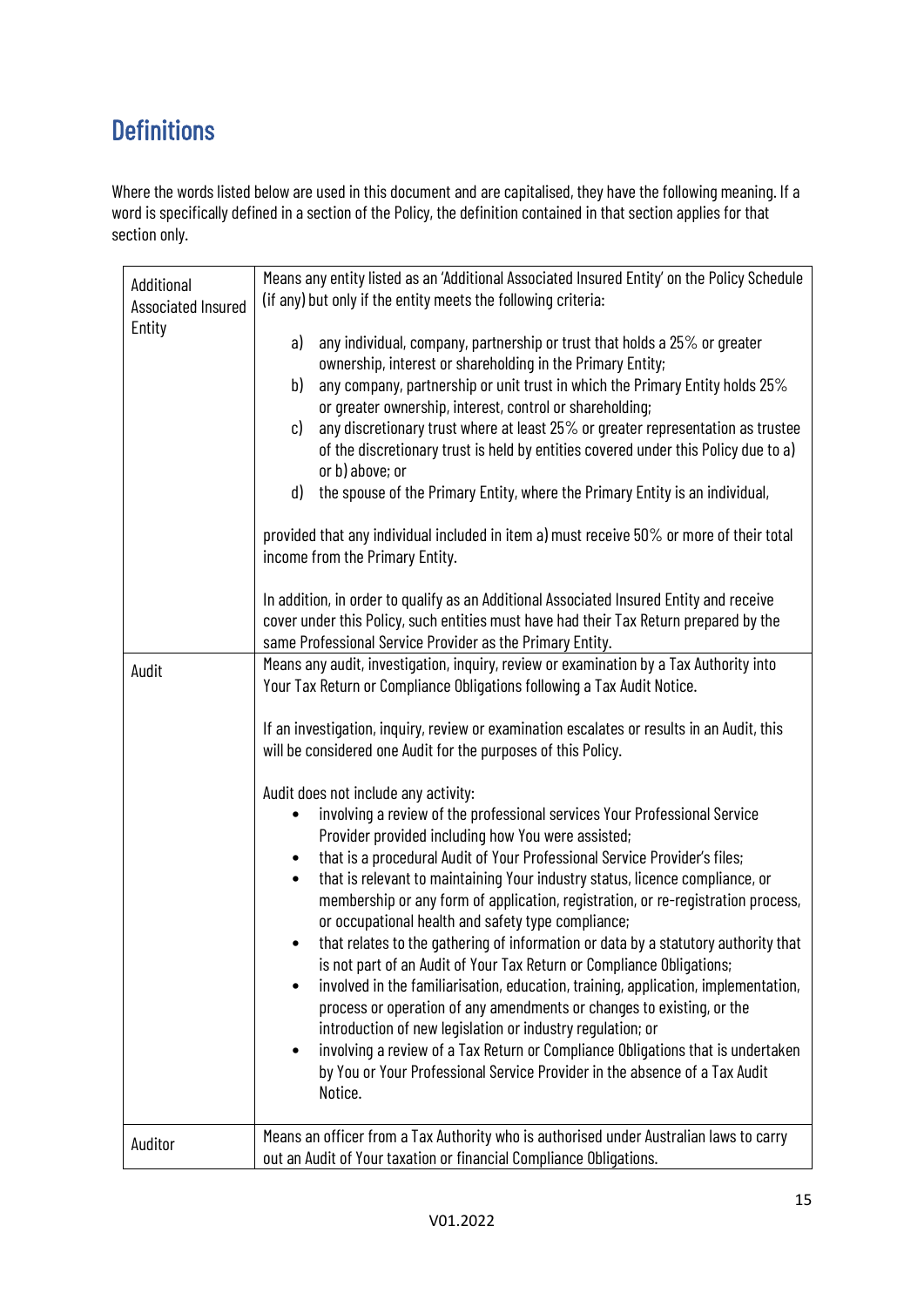| <b>Business Day</b>                | Means a day which is a Monday to Friday, other than a public holiday in the State or<br>Territory where You reside.                                                                                                                                                                                                                                                                                                                                                                                                                                                                                                    |  |  |
|------------------------------------|------------------------------------------------------------------------------------------------------------------------------------------------------------------------------------------------------------------------------------------------------------------------------------------------------------------------------------------------------------------------------------------------------------------------------------------------------------------------------------------------------------------------------------------------------------------------------------------------------------------------|--|--|
| Claim                              | Means a claim under this Policy for Professional Fees.                                                                                                                                                                                                                                                                                                                                                                                                                                                                                                                                                                 |  |  |
| <b>Client Group</b>                | Means the aggregate of the Primary Entity and any Additional Associated Insured Entity.                                                                                                                                                                                                                                                                                                                                                                                                                                                                                                                                |  |  |
| Compliance<br>Obligations          | Means any audit, investigation, inquiry, review or examination by a Tax Authority into the<br>attendance of Your financial compliance obligations with that Tax Authority.<br>This definition excludes any activity-based reviews or audits that have a main purpose<br>other than the validation of meeting financial compliance obligations.                                                                                                                                                                                                                                                                         |  |  |
| Consumer<br><b>Protection Laws</b> | Means any of the following:<br>Fair Trading Act 1987 (NSW);<br>Fair Trading Act 1985 (VIC);<br>Fair Trading Act 1987(SA);<br>Fair Trading Act 1987 (WA);<br>Fair Trading Act 1989 (QLD);<br>Fair Trading Act 1990 (TAS);<br>Fair Trading Act 1992 (ACT);<br>Consumer Affairs and Fair-Trading Act 1996 (NT);<br>Trade Practices Act 1974 (Cth);<br>Competition and Consumer Act 2010 (Cth); and<br>any amendment, replacement, consolidation, successor or re-enactment legislation of                                                                                                                                 |  |  |
|                                    | any of those Acts.                                                                                                                                                                                                                                                                                                                                                                                                                                                                                                                                                                                                     |  |  |
| <b>Cyber Loss</b>                  | Means any loss, damage, liability, expense, fines or penalties or any other amount<br>directly or indirectly caused by:<br>the use or operation of any Computer System or Computer Network;<br>the reduction in or loss of ability to use or operate any Computer System,<br><b>Computer Network or Data;</b><br>access to, processing, transmission, storage or use of any Data;<br>inability to access, process, transmit, store or use any Data;<br>any threat of or any hoax relating to the points above; or<br>any error or omission or accident in respect of any Computer System,<br>Computer Network or Data. |  |  |
|                                    | In this definition:                                                                                                                                                                                                                                                                                                                                                                                                                                                                                                                                                                                                    |  |  |
|                                    | "Computer System" means any computer, hardware, software, application, process, code,<br>programme, information technology, communications system or electronic device<br>owned or operated by You or any other party. This includes any similar system and any<br>associated input, output or data storage device or system, networking equipment or<br>back up facility.                                                                                                                                                                                                                                             |  |  |
|                                    | "Computer Network" means a group of Computer Systems and other electronic devices,<br>or network facilities connected via a form of communications technology, including the<br>internet, intranet and virtual private networks (VPN), allowing the networked computing<br>devices to exchange Data.                                                                                                                                                                                                                                                                                                                   |  |  |
|                                    | "Data" means information used, accessed, processed, transmitted or stored by a<br>Computer System.                                                                                                                                                                                                                                                                                                                                                                                                                                                                                                                     |  |  |
| Limit of Cover                     | Means the amount shown in Your Policy Schedule as the maximum amount payable                                                                                                                                                                                                                                                                                                                                                                                                                                                                                                                                           |  |  |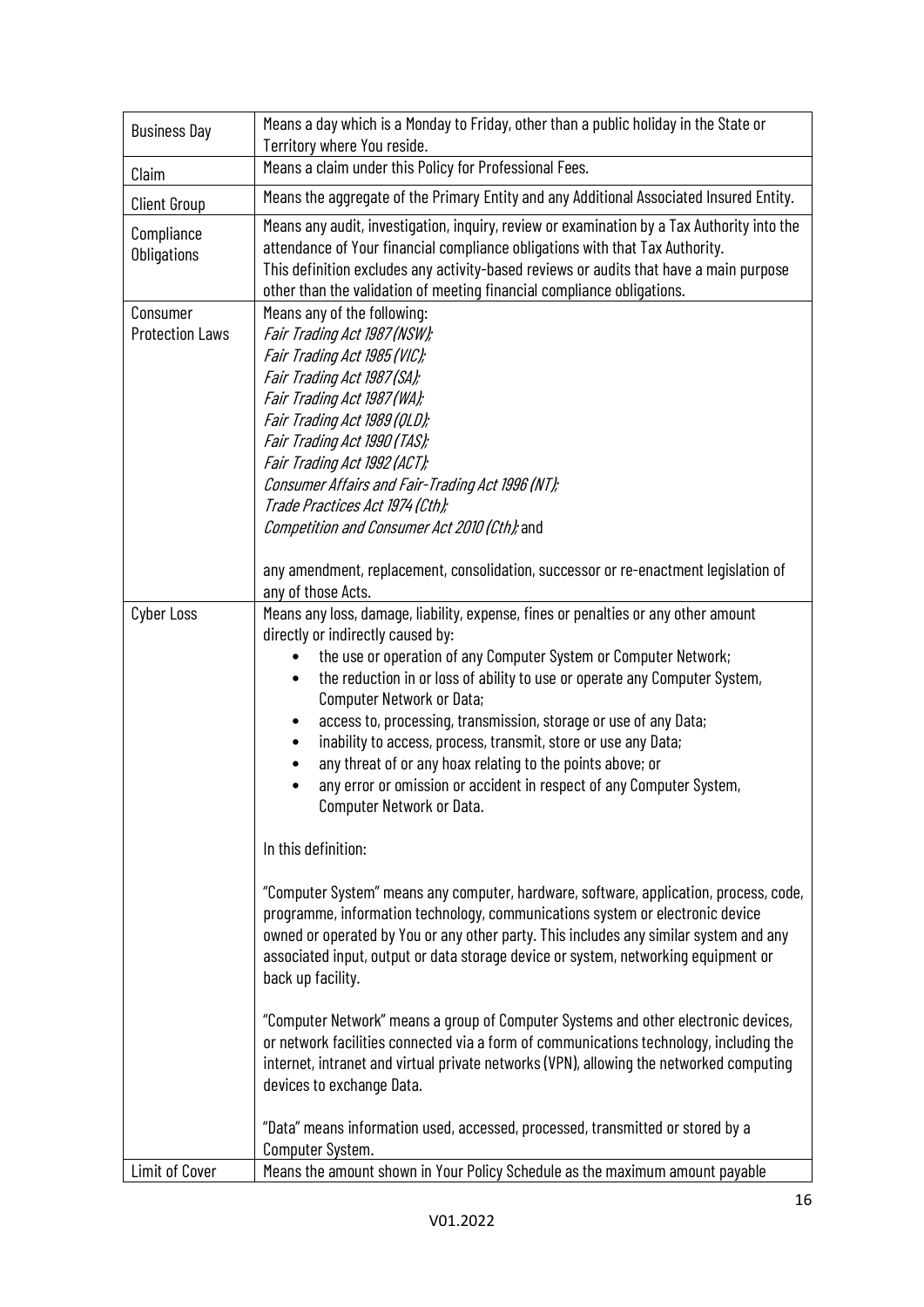|                                         | under this Policy in the aggregate.                                                                                                                                                                                                                                                                                                                                                                                                                                                                                                                                                                                                                                                                                                                             |  |
|-----------------------------------------|-----------------------------------------------------------------------------------------------------------------------------------------------------------------------------------------------------------------------------------------------------------------------------------------------------------------------------------------------------------------------------------------------------------------------------------------------------------------------------------------------------------------------------------------------------------------------------------------------------------------------------------------------------------------------------------------------------------------------------------------------------------------|--|
| Period of                               | Means the period shown in Your Policy Schedule.                                                                                                                                                                                                                                                                                                                                                                                                                                                                                                                                                                                                                                                                                                                 |  |
| Insurance                               |                                                                                                                                                                                                                                                                                                                                                                                                                                                                                                                                                                                                                                                                                                                                                                 |  |
| Policy                                  | Means Your insurance contract which consists of this Policy Wording, any endorsements<br>and the Policy Schedule.                                                                                                                                                                                                                                                                                                                                                                                                                                                                                                                                                                                                                                               |  |
| <b>Policy Schedule</b>                  | Means the document We have issued for Your Policy with the heading 'Policy Schedule',<br>and which contains Your specific details and Limit of Cover provided. Updated Policy<br>Schedules may be sent to You showing alterations to Your Policy.                                                                                                                                                                                                                                                                                                                                                                                                                                                                                                               |  |
| <b>Primary Entity</b>                   | Means the entity listed as the Policyholder in the Policy Schedule.                                                                                                                                                                                                                                                                                                                                                                                                                                                                                                                                                                                                                                                                                             |  |
| <b>Professional Fees</b>                | Means the reasonable and necessary fees, costs and expenses which You are required to<br>pay to Your Professional Service Provider in connection with an Audit,                                                                                                                                                                                                                                                                                                                                                                                                                                                                                                                                                                                                 |  |
|                                         | Professional Fees does not include:<br>fees relating to or associated with the preparation of or advice in relation to<br>any accounts, returns, taxation and financial records including any payment<br>plan arrangements other than where it is necessary to respond to an Audit;<br>fees incurred for advice in relation to a Tax Return before it is lodged;<br>any fees incurred for work done in relation to matters or periods not subject of<br>the Audit.<br>fees that relate to, or are associated with the preparation of any accounts,<br>financial statements or documents which would or should have been ordinarily<br>or prudently prepared prior to or at the time that the lodgement of any return or<br>documents was required to be lodged. |  |
| Professional<br><b>Service Provider</b> | Means a qualified tax professional, such as an accountant, tax agent, or tax lawyer, who<br>You have engaged to provide You with tax services and who manage Your taxation<br>and/or financial affairs and who holds any registration or licence necessary to provide<br>that service.                                                                                                                                                                                                                                                                                                                                                                                                                                                                          |  |
| <b>Tax Return</b>                       | Means any Tax Return that You are legally required to lodge, and is actually lodged, with<br>an Australian Commonwealth, State or Territory government department, body or<br>agency.                                                                                                                                                                                                                                                                                                                                                                                                                                                                                                                                                                           |  |
| <b>Tax Audit Notice</b>                 | Means a communication from a Tax Authority addressed to You confirming the<br>commencement of an Audit. A communication may be written or verbal.                                                                                                                                                                                                                                                                                                                                                                                                                                                                                                                                                                                                               |  |
|                                         | Tax Audit Notice does not include any communication where You are not legally required<br>to respond. This may include but is not limited to communication that is:                                                                                                                                                                                                                                                                                                                                                                                                                                                                                                                                                                                             |  |
|                                         | for educational or information purposes; or<br>suggests or proposes actions but without a legal requirement for You to carry<br>out those actions:<br>intended to inform or warn You that You may be selected for an Audit at a<br>future time;<br>informing You of the opportunity to participate in a voluntary review of Your                                                                                                                                                                                                                                                                                                                                                                                                                                |  |
|                                         | Tax Return or Compliance Obligations.                                                                                                                                                                                                                                                                                                                                                                                                                                                                                                                                                                                                                                                                                                                           |  |
| <b>Tax Authority</b>                    | Means any of the following:<br>Australian Taxation Office; and<br>any Australian (Commonwealth, State or Territory) agency which has powers<br>under Australian law to perform the Audit of a Tax Return or Compliance<br>Obligations.                                                                                                                                                                                                                                                                                                                                                                                                                                                                                                                          |  |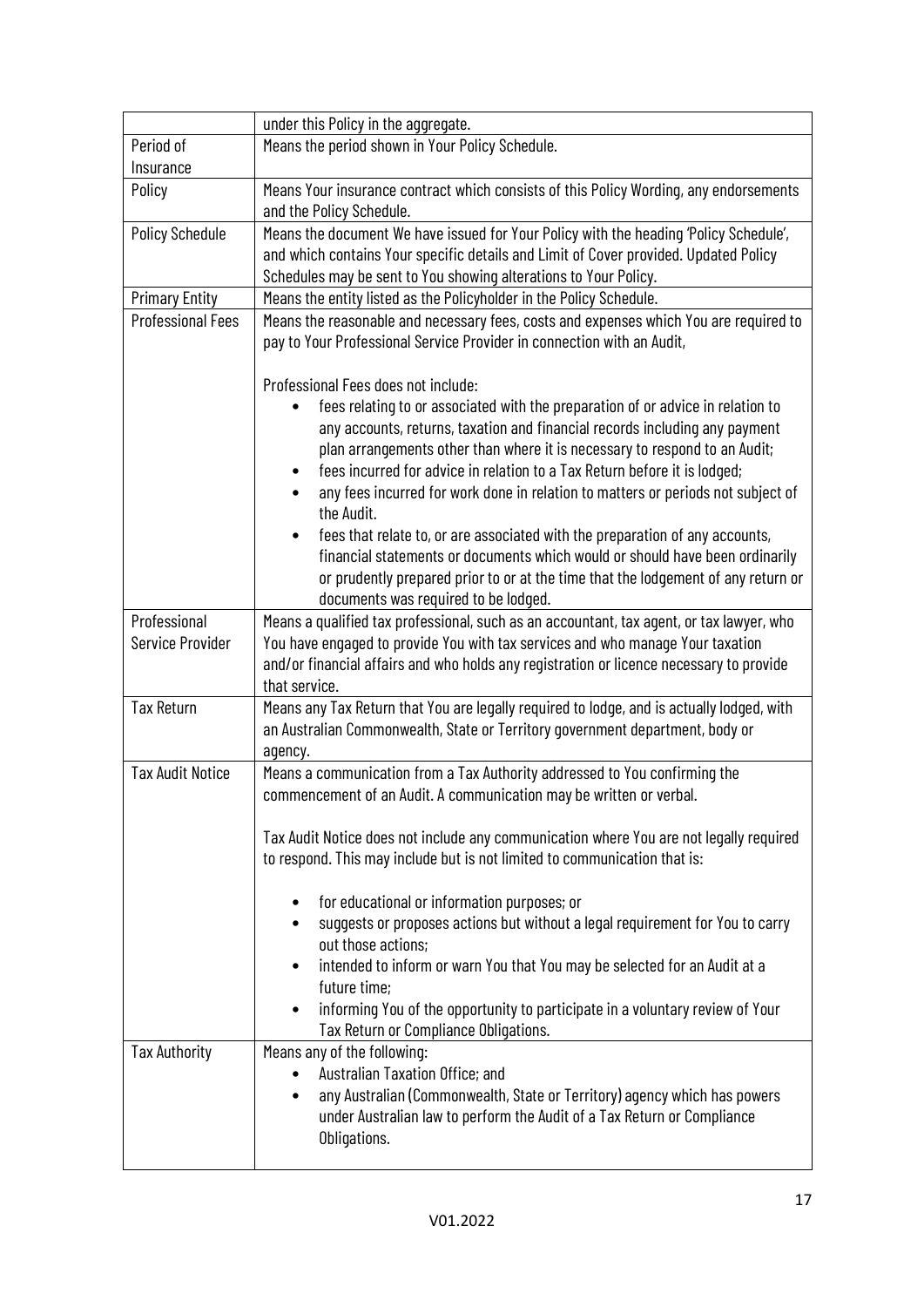| You, Your               | Means the entity or entities shown as 'Policyholder' and 'Additional Associated Insured<br>Entity' in the Policy Schedule. |
|-------------------------|----------------------------------------------------------------------------------------------------------------------------|
| We, Our, Us,<br>Insurer | HDI Global Specialty SE - Australia (ABN 58 129 395 544, AFSL 458776)                                                      |

### <span id="page-17-2"></span><span id="page-17-0"></span>Insuring Clause – Audit

Subject to payment of premium by You, We will indemnify You up to the Limit of Cover for Professional Fees incurred by You in connection with an Audit of Your:

- 1. Tax Return; or
- 2. Compliance Obligations.

of which You or Your Professional Service Provider first receives a Tax Audit Notice during the Period of Insurance and You notify Us of the Tax Audit Notice during the Period of Insurance.

We may pay any amount incurred by You, up to the Limit of Cover, under this insuring clause to You or to the Professional Service Provider for the applicable Professional Fees.

### <span id="page-17-1"></span>Exclusions applicable to all sections of this Policy

This Policy does not provide cover for any Claim arising from or in connection with:

- any Audit which commenced, or relating to a Tax Audit Notice given to You or Your Professional Service Provider, outside of the Period of Insurance;
- any verbal, written or electronic communication of an actual or impending Audit given to You or Your Professional Service Provider outside of the Period of Insurance;
- any Additional Associated Insured Entity which does not meet the conditions set out in the definition of 'Additional Associated Insured Entity in the Definitions section of this Policy;
- any fraudulently prepared, lodged or submitted Tax Return;
- any Tax Return not prepared by a Professional Service Provider;
- any tax liability, costs, interest, fines, tax penalties, or any similar payment imposed by a Tax Authority, court or tribunal;
- any Professional Fees relating to a Tax Audit Notice which is initiated due to You not lodging Your Tax Return within the time limit prescribed by law or by the relevant Tax Authority.
- any Professional Fees relating to a Tax Audit Notice which is initiated due to You not paying all taxes by the date they are due as prescribed by law or by the relevant Tax Authority;
- any Professional Fees relating to a Tax Audit Notice which is initiated due to You not responding to the Tax Authority within the timeframe it has given You to give Your response;
- an Audit commenced or conducted specifically in relation to a mass marketed tax avoidance, tax minimisation or tax exploitation scheme or arrangement provided this exclusion will not apply if the relevant Tax Authority issued a prior product ruling in relation to the mass marketed scheme or tax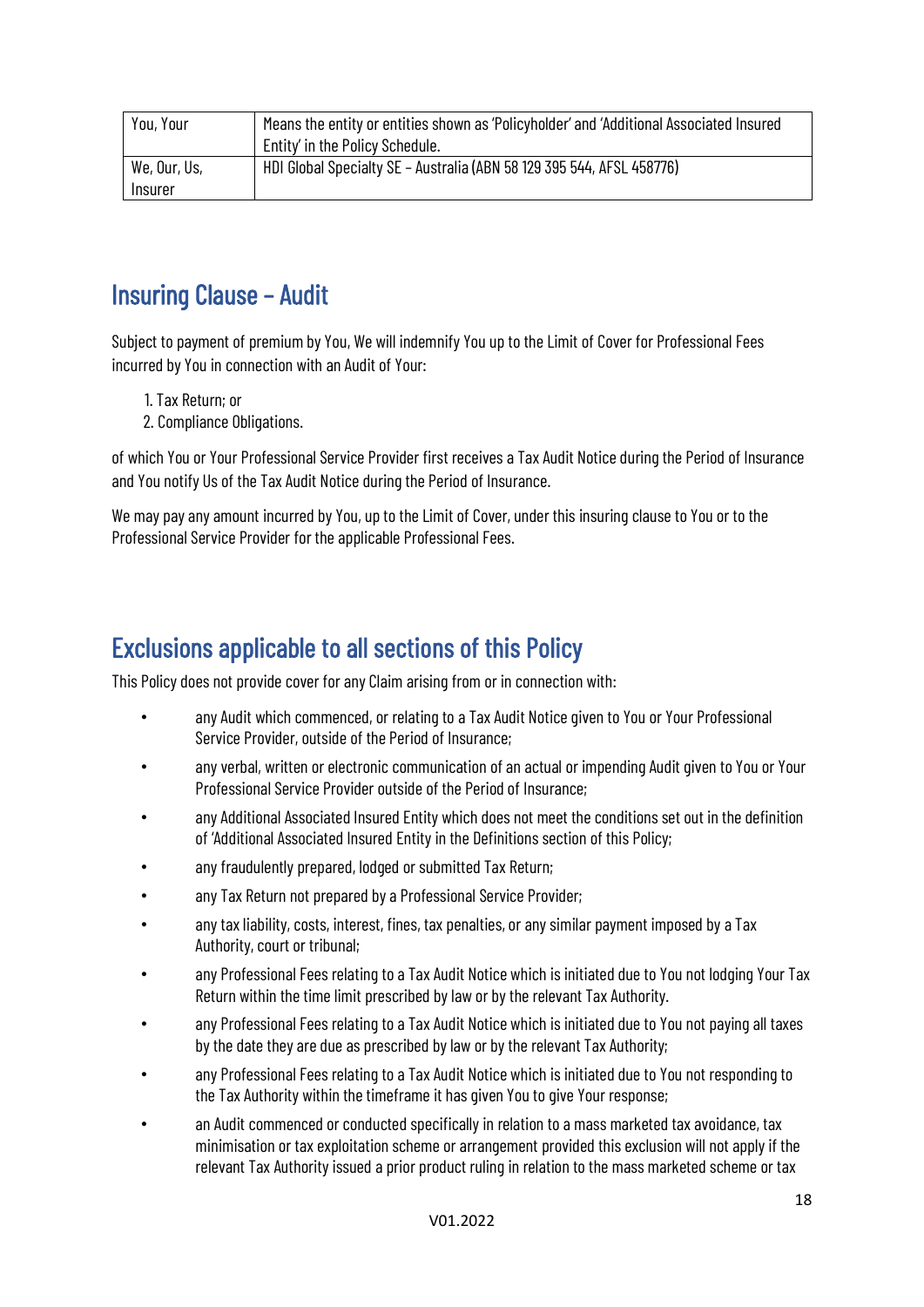exploitation scheme or arrangement;

- any Tax Return that is not required by an Australian Tax Authority;
- any Tax Return if You, in the case of an individual, ordinarily reside outside Australia and its external territories; or You, in the case of a company, partnership or trust, are domiciled for tax purposes outside Australia and its external territories;
- any Audit concerning income earned outside Australia and its external territories or protectorates;
- any matters arising under customs legislation;
- any consequential or economic loss, whether direct or indirect
- any government benefit, entitlement, grant or subsidy including any application, assessment or review of any of these;
- any amounts payable pursuant to any Notice of Assessment or Adjustment or Amended Notice of Assessment or Adjustment;
- any Australian Taxation Office Audit in circumstances where the Auditor has imposed a final shortfall or culpability penalty of 75% or more, provided this exclusion does not apply to any Audit of compliance with the *Superannuation Guarantee (Administration) Act 1992* (Cth) or any amendment or replacement of this legislation;
- any Australian Taxation Office Audit of compliance with the Superannuation Guarantee (Administration) Act 1992 (Cth) or any amendment or replacement of this legislation where the Auditor has imposed a final shortfall or culpability penalty of more than 100% of the superannuation guarantee charge;
- Professional Fees in relation to any matter which is being investigated or results in a criminal prosecution;
- any fees that are not Professional Fees; or
- breach or alleged breach of any Consumer Protection Laws by You; or
- any Cyber Loss.

<span id="page-18-0"></span>**Sanctions exclusion**<br>This Policy does not provide cover for, and We are not liable to pay any Claim or provide any benefit under the Policy to the extent that such Claim payment or the provision of such cover or benefit would expose Us to any sanction, prohibition or restriction under United Nations resolutions or the trade or economic sanctions, laws or regulations of Australia, New Zealand, the United Kingdom, the European Union, one (1) of its member states, or the United States of America.

### <span id="page-18-1"></span>Policy Conditions

You must comply with any conditions of this Policy. If You do not, Your Policy may not operate, and We may refuse to pay Your Claim, reduce Our liability by an amount that fairly represents the extent to which We have been prejudiced by Your failure to comply with the condition and/or cancel Your Policy where permitted by the *Insurance* Contracts Act 1984(Cth).

#### <span id="page-18-2"></span>How must You conduct Your business?

You and Your Professional Service Provider must conduct Your tax and financial affairs in a manner which a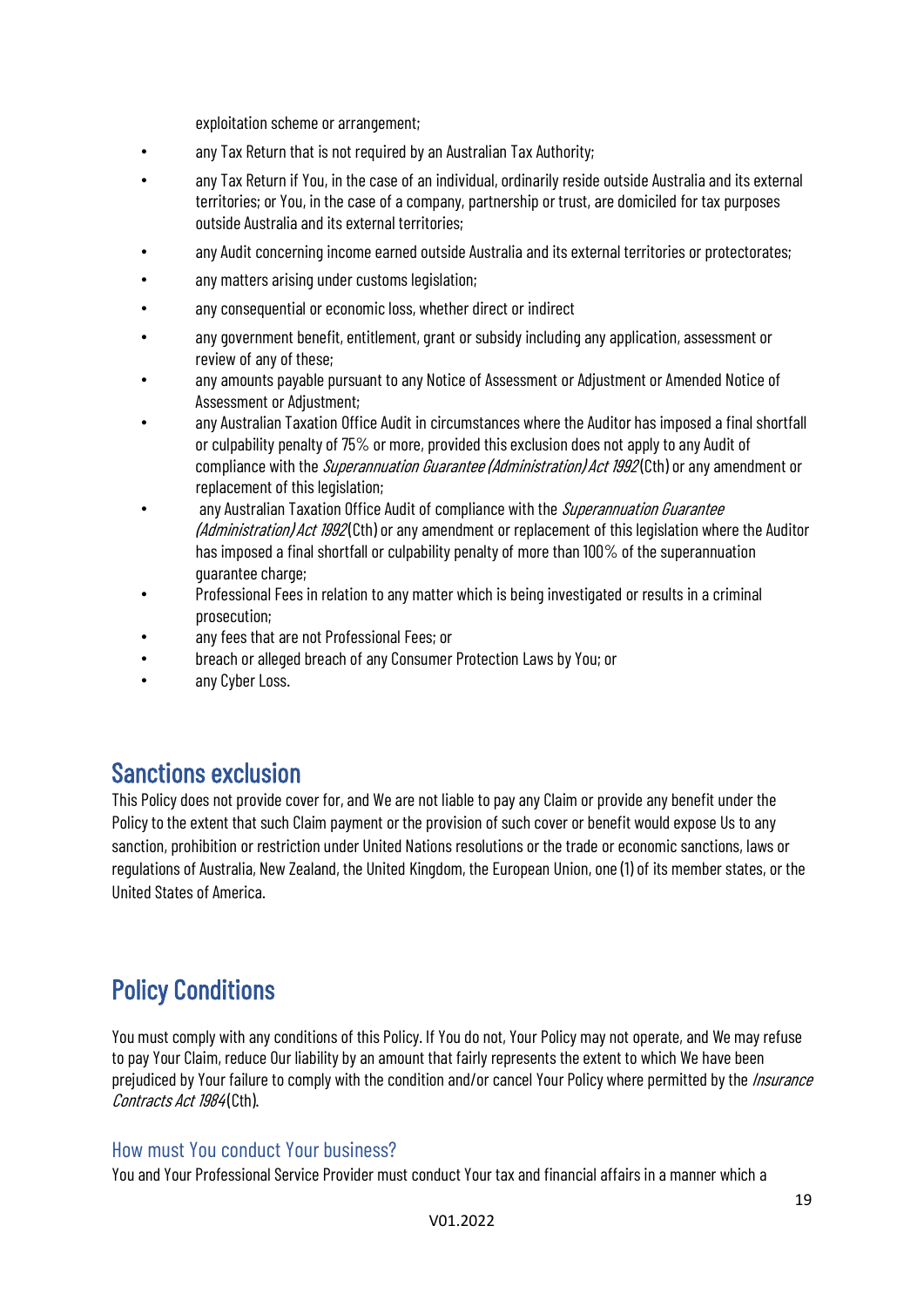reasonable person in Your position would, having regard to and taking steps to comply with any legal requirements, procedures or guidelines issued by a Tax Authority or similar body, which are relevant to:

- a) the preparation of a Return;
- b) the keeping and preparation of records, books and other documents.

#### <span id="page-19-0"></span>What precautions do You need to take?

You are required to comply with all statutory obligations and guidelines imposed by any Tax Authority. If You do not comply with this condition and a Claim result, We may be able to reduce the amount We pay You.

#### <span id="page-19-1"></span>What should You do if You need to make a Claim?

As soon as reasonably practicable, You should:

- notify Us after receiving notice of an Audit;
- provide Us with a copy of the Tax Audit Notice with all relevant details including the affected entities and nature of the Audit;
- where there is no Tax Audit Notice, Your Professional Service Provider should provide Us with a signed statement verifying that an Audit has commenced and including the following details:
	- $\circ$  Date of first contact by the Auditor; and
	- o Auditor's full name and contact details.
- We may require You to provide Us with authority to contact the Auditor where this is reasonably necessary to assess Your Claim.

#### <span id="page-19-2"></span>What information is required for a Claim to be assessed?

After You have notified Us of Your Claim You should provide Us with the following:

- for Claims exceeding \$1000, a detailed breakdown of the following information:
	- o an itemised invoice showing the Professional Fees incurred clearly identifying all personnel involved in the Audit, hours involved and individual hourly rates;
	- $\circ$  detailed description of the scope of work and dates the work was performed;
	- $\circ$  details of the disbursements:
	- $\circ$  total Professional Fees and total disbursements incurred;
	- o confirmation from the Auditor that the Audit has been finalised. Alternatively, You may provide Us with the confirmation in a written and signed declaration.

#### <span id="page-19-3"></span>What must You do during an Audit?

You must, and to the extent reasonably possible, ensure that any Professional Service Provider:

- takes all reasonable steps to minimise cost and delay in relation to an Audit. For example, appropriate utilisation of relevant staff for the work and applying standard hourly rates which are fair and reasonable in the circumstances;
- provide Us with information and documents which are reasonably necessary to assess or manage Your Claim which may include information about the progress of the Audit;
- responds to any requests or enquiries from the Auditor in a timely manner and within any deadline for response; and cooperate with Our Claims assessing staff.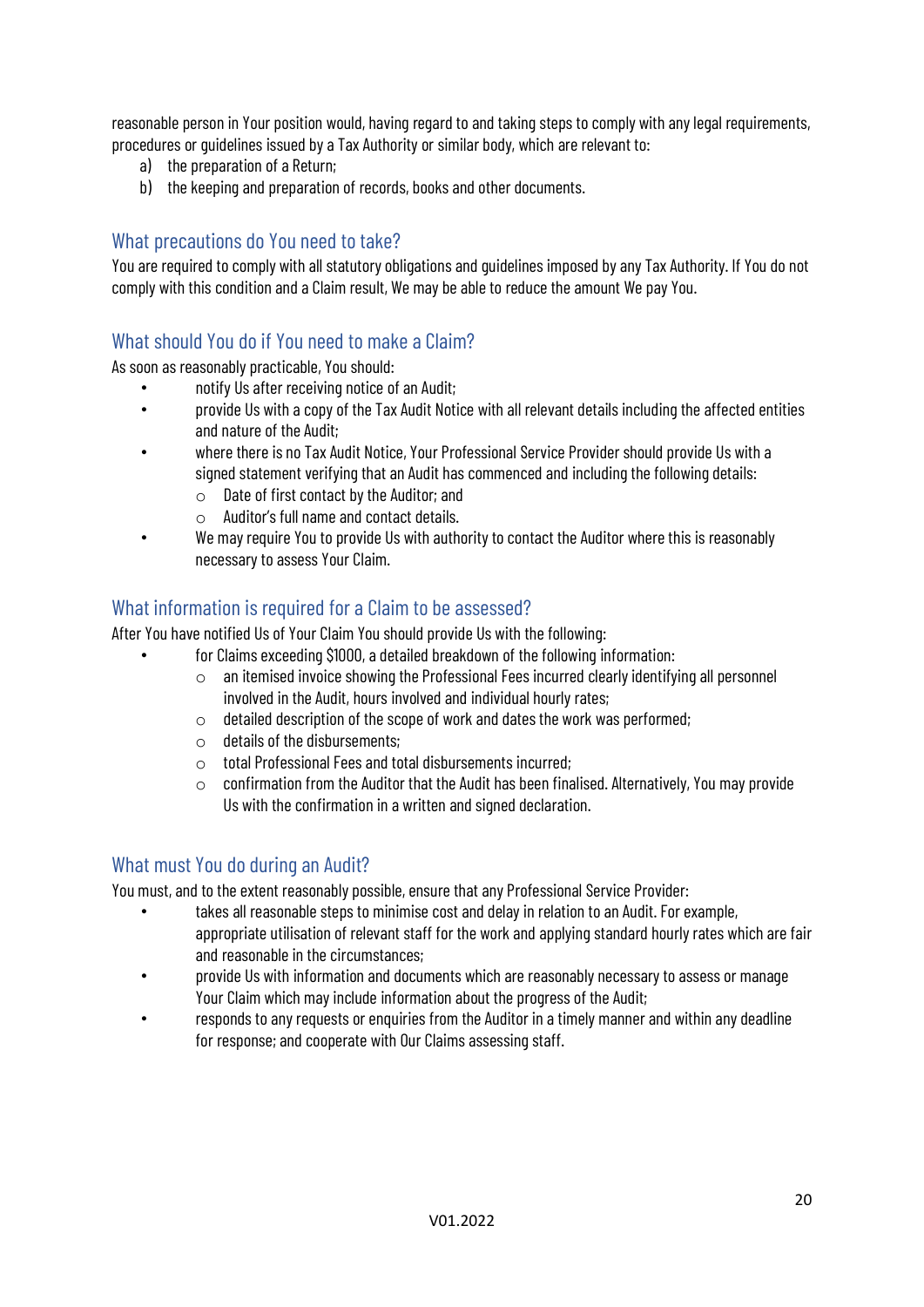## <span id="page-20-0"></span>Contact Information

| General inquiries, including questions on coverage | Visit auditcover.com for coverage details;              |
|----------------------------------------------------|---------------------------------------------------------|
|                                                    | Log in to Your AuditCover portal;                       |
|                                                    | Contact AuditCover;                                     |
|                                                    | 1300 895 797                                            |
|                                                    | hello@auditcover.com                                    |
|                                                    | Contact Insurtech Agency;                               |
|                                                    | 1300 089 978                                            |
|                                                    | admin@insurtechagency.com.au                            |
| <b>Policy Cancellations</b>                        | <b>Contact Insurtech Agency;</b>                        |
|                                                    | 1300 089 978                                            |
|                                                    | admin@insurtechagency.com.au                            |
| New or existing Claims                             | Your Professional Service Provider must log in to their |
|                                                    | AuditCover portal and complete a Claim lodgement        |
|                                                    | notification.                                           |
|                                                    | You are able to contact Insurtech Agency to discuss     |
|                                                    | Claims per the below options.                           |
|                                                    | <b>Contact Insurtech Agency;</b>                        |
|                                                    | 1300 089 978                                            |
|                                                    | claims@insurtechagency.com.au                           |
| Making a Complaint                                 | <b>Contact Insurtech Agency;</b>                        |
|                                                    | 1300 089 978                                            |
|                                                    | admin@insurtechagency.com.au                            |
| Support for customers experiencing vulnerability   | <b>Insurtech Agency</b>                                 |
| or financial hardship                              | Simon O'Dell                                            |
|                                                    | <b>Managing Director</b>                                |
|                                                    | simon@insurtechagency.com.au                            |
|                                                    | 1300 089 978, or                                        |
|                                                    | admin@insurtechagency.com.au                            |